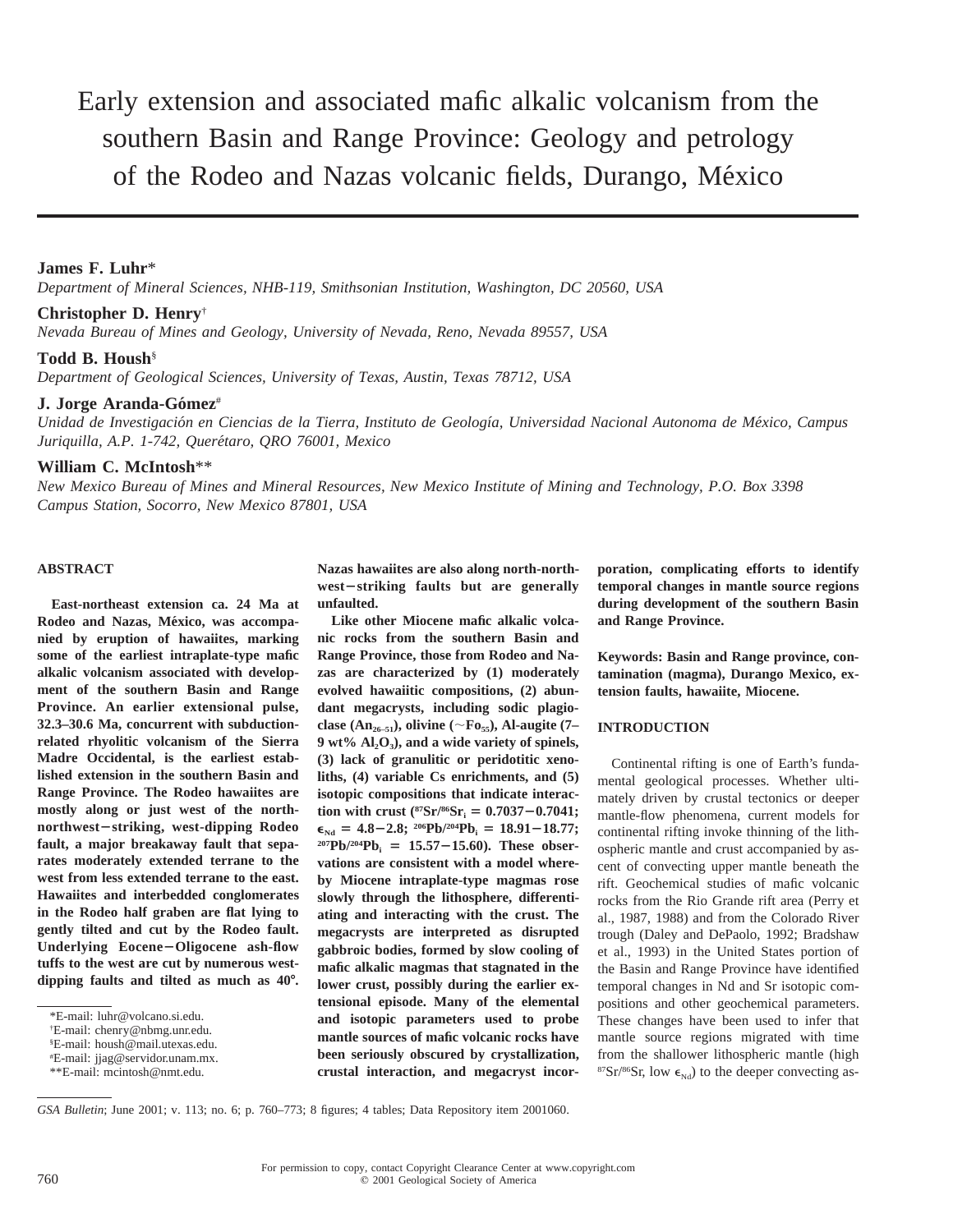

Figure 1. The southern Basin and Range Province of México, showing generalized mid**late Cenozoic fault patterns and location of the Rodeo-Nazas area (R: polygon shows the** area of Fig. 2) (Henry and Aranda-Gómez, 1992, 2000; Aranda-Gómez et al., 1997; Stewart et al., 1998). The Rodeo-Nazas area is  $\sim$ 100 km east of the unextended structural core **of the Sierra Madre Occidental but within the area of mid-Cenozoic ignimbrites of the Sierra Madre volcanic province. The boundary between basement provinces based on Pb isotopic ratios proposed by Housh and McDowell (1999) is shown as a dashed line north of Rodeo and Nazas.**

thenospheric mantle (low  ${}^{87}Sr/{}^{86}Sr$ , high  $\epsilon_{Nd}$ ). Other studies, however, have emphasized the cryptic nature of crustal contamination (Doe et al., 1969; Glazner and Farmer, 1992; Baldridge et al., 1996), which can produce geochemical characteristics similar to those ascribed to contributions from the lithospheric mantle.

The aim of our investigation is to contribute to this debate through study of the Rodeo and Nazas volcanic fields in the southern Basin and Range Province of Durango, México. The extensional and magmatic characteristics of this region are not well known. We describe (1) the timing and character of Oligocene-earliest Miocene extension, (2) the petrology and geochemistry of Miocene mafic alkalic volcanic rocks, termed hawaiites, that erupted during the ca. 24 Ma extensional pulse, and (3) the correlation between magma

characteristics and the evolving tectonic and thermal state of the lithosphere. We find that megacryst incorporation, crystallization, and crustal interaction seriously complicate attempts to infer mantle-source parameters for these early Basin and Range Province magmas.

# **MID-CENOZOIC MAGMATIC-TECTONIC SETTING OF THE RODEO-NAZAS AREA**

The Rodeo-Nazas area is in the southern Basin and Range Province of Durango, México (Fig. 1). Oligocene-early Miocene faulting in this area constitutes some of the earliest extension in Durango and in this part of the Basin and Range Province (Henry and Aranda-Gómez, 1992; Aguirre-Díaz and McDowell, 1993; Stewart and Roldán-Quintana, 1994; Aranda-Gómez et al., 1997; Gans, 1997). Although it is east of the relatively unextended, central core of the Sierra Madre Occidental, the Rodeo-Nazas area is within the broader region of the mid-Tertiary Sierra Madre Occidental volcanic province (McDowell and Clabaugh, 1979; Aguirre-Díaz and McDowell, 1991). The rocks that crop out over much of the area are rhyolitic ash-flow tuffs and intermediate lavas that were emplaced between ca. 51 and 30 Ma (Aguirre-Díaz and McDowell, 1991; this report). Hawaiitic volcanism that accompanied a major episode of extension beginning ca. 24 Ma is the focus of this paper.

The oldest exposed rocks are Cretaceous limestone and shale that were likely folded during Laramide deformation (Fig. 2). Folded Cretaceous sedimentary rocks crop out extensively around Nazas and throughout northcentral México. They form the footwall of the major normal fault (Rodeo fault) along the east side of the Rodeo valley, but pre-Cenozoic rocks are not exposed in the hanging wall to the west. The nearest known pre-Cenozoic outcrop west of the Rodeo fault is in the Gulf of California lowlands, west of the Sierra Madre Occidental, where Cretaceous sedimentary rocks are intruded by Cretaceous to Eocene batholiths (Bonneau, 1970; Henry and Fredrikson, 1987).

#### **Volcano-Tectonic Episodes**

Volcanic rocks in the Rodeo-Nazas area formed during two major volcano-tectonic episodes: (1) dominantly silicic and lesser intermediate subduction-related volcanism of the Sierra Madre Occidental between ca. 51 Ma and 30 Ma, and (2) intraplate-type mafic alkalic hawaiites ca. 24 Ma (Aguirre-Díaz and McDowell, 1991, 1993; Aranda-Gómez et al., 1997; this report). Field relations demonstrate that extension began in the area between 32.3 and 30.6 Ma. A second major pulse of extension followed ca. 24 Ma, although minor faulting may have continued intermittently between these times. The older extensional episode was contemporaneous with the youngest Sierra Madre Occidental magmatism in the area. The younger extensional episode was contemporaneous with hawaiite eruptions. Still later episodes of extension, ca. 12 Ma and in Quaternary time, are recognized elsewhere in Durango (Aranda-Gómez and Henry, 1992; Henry and Aranda-Gómez, 1992, 2000; Aranda-Gómez et al., 1997), and may have occurred in the Rodeo-Nazas area.

From K-Ar dating near Nazas, Aguirre-Díaz and McDowell (1991) recognized two episodes of prehawaiitic magmatism between 51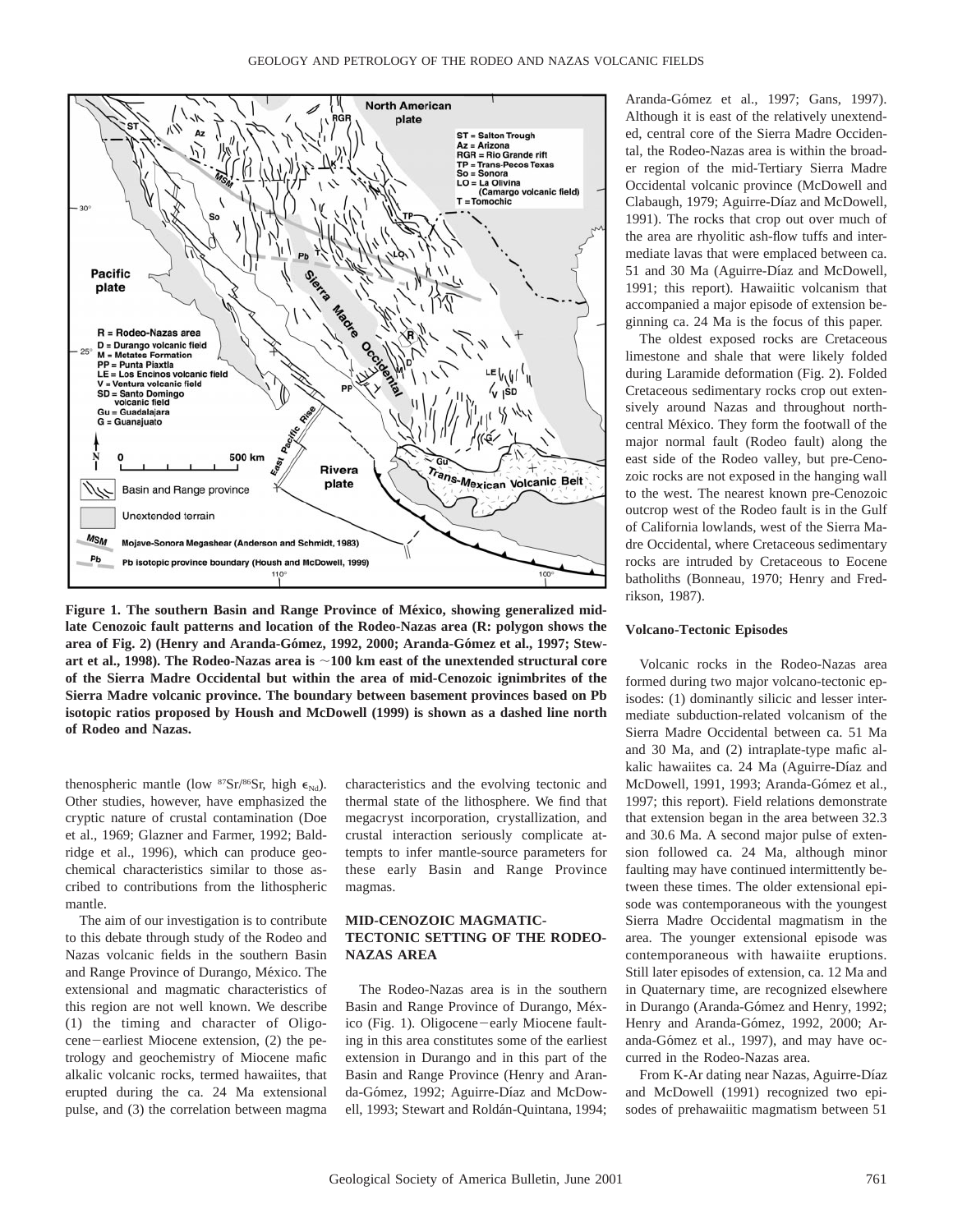

Figure 2. Simplified geologic map of Rodeo-Nazas area (Enciso-De La Vega, 1963; Aguirre-Díaz and McDowell, 1991; our unpublished **work). Wulff, lower hemisphere plot shows fault and slickenline data from the Rodeo half graben. Arrows indicate least principal stress (**s**3). Paleostress analysis using the method of Angelier (1979), as well as general fault, graben, and tilt orientations, shows that faulting resulted from east-northeast extension.**

and 40 Ma and at 30 Ma. Major rhyolitic tuffs erupted at 51 Ma (Abasolo tuff) and 43 Ma (Boquillas Coloradas tuff), and minor andesitic lavas erupted at 49, 45, and 40 Ma during the first episode. Two voluminous, composite ash-flow tuffs erupted in the second episode. The older Cerro Prieto tuff has a preferred average age of 29.9  $\pm$  1.6 Ma and is faulted and tilted (Aguirre-Díaz and McDowell, 1991). The overlying Santa Clara tuff has a single age of 29.5  $\pm$  0.6 Ma and is flat lying and unfaulted. These and similar rocks near Rodeo are part of the main, Oligocene ignimbrite

flare-up of the Sierra Madre Occidental (Mc-Dowell and Keizer, 1977; Swanson et al., 1978; McDowell and Clabaugh, 1979).

The prehawaiite volcanic sequence around the Rodeo valley is broadly similar to that of the Nazas area. A rhyolitic tuff, petrographically similar to the Boquillas Coloradas tuff, occurs as a sliver along the Rodeo fault and gives a <sup>40</sup>Ar/<sup>39</sup>Ar age of 42.13  $\pm$  0.11 Ma (Table 1). A series of ash-flow tuffs overlies undated andesitic lavas in the hanging wall west of the valley. The andesite and several ashflow tuffs that directly overlie it are faulted

and moderately tilted. These are overlain in angular unconformity by a tuff that is faulted but only gently tilted. The 40Ar/39Ar ages are  $32.33 \pm 0.09$  Ma on the stratigraphically highest of the tilted tuffs and  $30.62 \pm 0.09$ Ma on the overlying, less tilted tuff (Table 1). These ages allow possible correlation with tuffs near Nazas; on the basis of petrographic similarities, the younger tuff is probably part of the Santa Clara tuffs. Sources of the tuffs are unknown but definitely not in the immediate vicinity of Rodeo and Nazas.

Hawaiites were emplaced as lavas or shallow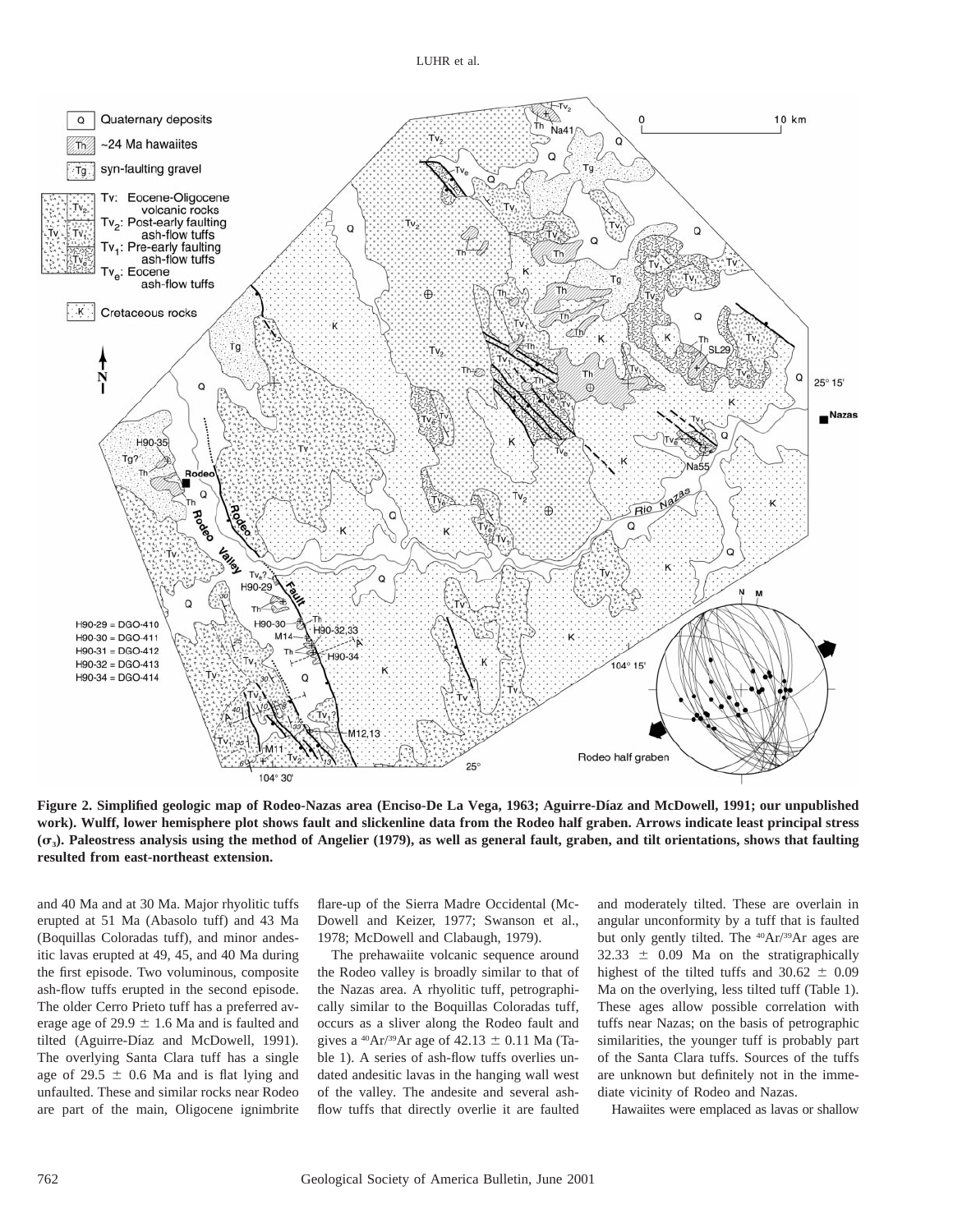

**Figure 3. Cross section across Rodeo half graben; cross section is enlarged four times relative to Figure 2, which shows the location.** Section is in two parallel, east-northeast-trending segments offset by  $\sim$ 3 km. Eocene–Miocene volcanic rocks were downdropped along **the major west-dipping Rodeo fault in two separate episodes or during a continuum of faulting between ca. 30 and 24 Ma. Older Oligocene ash-flow tuffs (Tv<sub>1</sub>; ca. 32 Ma) are tilted to the east, commonly as much as 35°, and repeated by several small-displacement,** west-dipping faults, but roll over to a westward dip across a poorly understood fault. Younger Oligocene ash-flow tuffs (Tv<sub>2</sub>; ca. 30.6 **Ma) overlie the older tuffs in an angular unconformity and dip gently eastward. Hawaiites (Th) erupted from vents at least in part along the Rodeo fault ca. 24 Ma and are partly intrusive and partly interbedded with synfaulting gravel (Tg). Fanning dips in gravel are speculative.**

intrusions in the Rodeo valley and near Nazas (Fig. 2). In the Rodeo valley, hawaiites crop out in the hanging wall of the Rodeo fault, where they are interbedded with or intrude conglomerates that accumulated in the half graben. The large northern body makes a roughly circular ring in which flow foliation dips radially inward (H90-29 locality). This was probably a ring dike that intruded poorly consolidated sediments. Several hills to the south consist of lavas interbedded with conglomerate. In the southernmost outcrops along the Rodeo fault, two 8-m-thick lava flows are separated and overlain by conglomerate and sandstone. Clasts in the conglomerate are exclusively rhyolites similar to those that crop out to the west. The contact between conglomerate and rhyolite is covered by Quaternary deposits, and the thickness of conglomerate is unknown. The Rodeo fault cuts hawaiites at several locations. All hawaiites contain abundant megacrysts and glomerocrysts of sodic plagioclase, clinopyroxene, olivine, and spinel.

Hawaiites near Nazas crop out in several plateaus as flat-lying lavas, some of which connect to deeply dissected cones (Aguirre-Díaz and McDowell, 1993). The lavas overlie tilted rhyolitic tuffs or flat-lying conglomerates, presumably shed from fault blocks. Aguirre-Díaz and McDowell (1993) recognized several vents along normal faults, but the hawaiites are not faulted.

K-Ar ages on hawaiites from both areas indicate that most were emplaced ca. 24 Ma, but some near Nazas may be as young as 20 Ma (Table 1; Aguirre-Díaz and McDowell, 1993). Four K-Ar ages on plagioclase from Rodeo samples have a narrow range, ca. 24 Ma (Table 1); these ages were confirmed by  $^{40}Ar/^{39}Ar$ results completed too late for inclusion in this study. Aguirre-Díaz and McDowell (1993) reported five ages on four hawaiitic samples,

TABLE 1. K-Ar AND 40Ar/39Ar AGES, RODEO GRABEN

| Sample                                                  | Mineral           | K<br>(% ) | Age method           | $40Ar*$<br>$(\times 10^{-6}$ scc/g) | $Ar^*$<br>(%) | n  | Age<br>(Ma) |     | $\pm 1\sigma$ $\pm 2\sigma$ |
|---------------------------------------------------------|-------------------|-----------|----------------------|-------------------------------------|---------------|----|-------------|-----|-----------------------------|
| K-Ar ages, Hawaiites (Th)                               |                   |           |                      |                                     |               |    |             |     |                             |
| H90-29A, ring intrusion                                 | Plagioclase 0.524 |           |                      | 0.4881                              | 44.8          |    | 24.1        | 0.6 |                             |
| H90-30b, cut by fault                                   | Plagioclase       | 0.879     |                      | 0.8449                              | 63.1          |    | 23.8        | 0.7 |                             |
|                                                         |                   | 0.869     |                      | 0.7815                              | 59.3          |    |             |     |                             |
| H90-32b, upper lava                                     | Plagioclase       | 0.443     |                      | 0.3525                              | 33.8          |    | 23.3        | 3.0 |                             |
|                                                         |                   | 0.428     |                      | 0.4472                              | 33.1          |    |             |     |                             |
|                                                         |                   | 0.444     |                      |                                     |               |    |             |     |                             |
| H90-33, lower lava                                      | Plagioclase       | 0.634     |                      | 0.5797                              | 48.8          |    | 23.8        | 0.5 |                             |
|                                                         |                   | 0.629     |                      | 0.5957                              | 49.5          |    |             |     |                             |
| <sup>40</sup> Ar/ <sup>39</sup> Ar ages, Ash-flow tuffs |                   |           |                      |                                     |               |    |             |     |                             |
| $M-11$ , Tv <sub>2</sub>                                | Sanidine          |           | Single crystal, mean |                                     |               | 15 | 30.62       |     | 0.09                        |
| $M-13$ , Tv <sub>2</sub>                                | Sanidine          |           | Single crystal, mean |                                     |               | 15 | 30.62       |     | 0.09                        |
|                                                         | Sanidine          |           | Single crystal, mean |                                     |               | 8  | 30.46       |     | 0.13                        |
| $M-12$ , Tv <sub>1</sub>                                | Sanidine          |           | Single crystal, mean |                                     |               | 11 | 32.33       |     | 0.09                        |
| $M-14$ , Tv <sub>o</sub>                                | Sanidine          |           | Single crystal, mean |                                     |               | 15 | 42.13       |     | 0.11                        |

Note: n = number of single grains analyzed. Decay constants and isotopic abundances after Steiger and Jäger (1977). Minerals were separated from crushed, sieved samples by standard magnetic and density techniques; concentrates were leached with dilute HF to remove matrix and then handpicked. Complete isotopic data and analytical parameters are presented in Table DR1 (GSA Data Repository; see text footnote 1). K-Ar analytical methods: McDowell (1983) and McDowell and Mauger (1994). 1s uncertainty for K is  $\pm$  1.25% for plagioclase with K concentrations <2%; 1o uncertainty for Ar is  $\pm 2.0$ % for samples that are more than 30% radiogenic. <sup>40</sup>Ar/ 39Ar methods: McIntosh and Chamberlain (1994). Samples were irradiated in Al discs for 7 h in the D-3 position, (Nuclear Science Center, College Station, Texas). Neutron flux monitor Fish Canyon Tuff sanidine (FC-1). Assigned age = 27.84 Ma (Deino and Potts, 1990) relative to Mmhb-1 at 520.4 Ma (Samson and Alexander, 1987). Weighted mean 40Ar/39Ar ages calculated by the method of Samson and Alexander (1987). \*Radiogenic.

three from Nazas and one from Rodeo. A whole-rock age from the ring intrusion yielded  $22.4 \pm 0.4$  Ma, whereas our plagioclase sample from the same body gave  $24.1 \pm 0.6$  Ma. Other whole-rock ages on Nazas hawaiites were 24.3  $\pm$  0.5, 22.1  $\pm$  0.4 (in agreement with a coexisting plagioclase megacryst, 21.2  $\pm$  0.6), and 20.3  $\pm$  0.4 Ma (Aguirre-Díaz and McDowell, 1993). The difference between our age and that of Aguirre-Díaz and McDowell (1993) for the ring intrusion and their lower whole-rock ages suggests either minor Ar loss from whole-rock samples or excess Ar in plagioclase. We favor minor Ar loss because the Rodeo plagioclase ages are so consistent (Table 1). However, the agreement between

Aguirre-Díaz and McDowell's whole-rock  $(22.1 \pm 0.4 \text{ Ma})$  and plagioclase  $(21.2 \pm 0.6 \text{ A})$ Ma) ages on the one sample suggest that emplacement may have occurred over several million years. All analyses were done at the University of Texas at Austin, so interlaboratory bias is not an issue.

#### **Geometry and Timing of Extension**

The Rodeo valley is a north-northwest-striking half graben at least 25 km long that is bounded on the east by the Rodeo fault, a major, west-dipping normal fault (Figs. 2 and 3). The footwall consists of folded Cretaceous limestone in the south half of the gra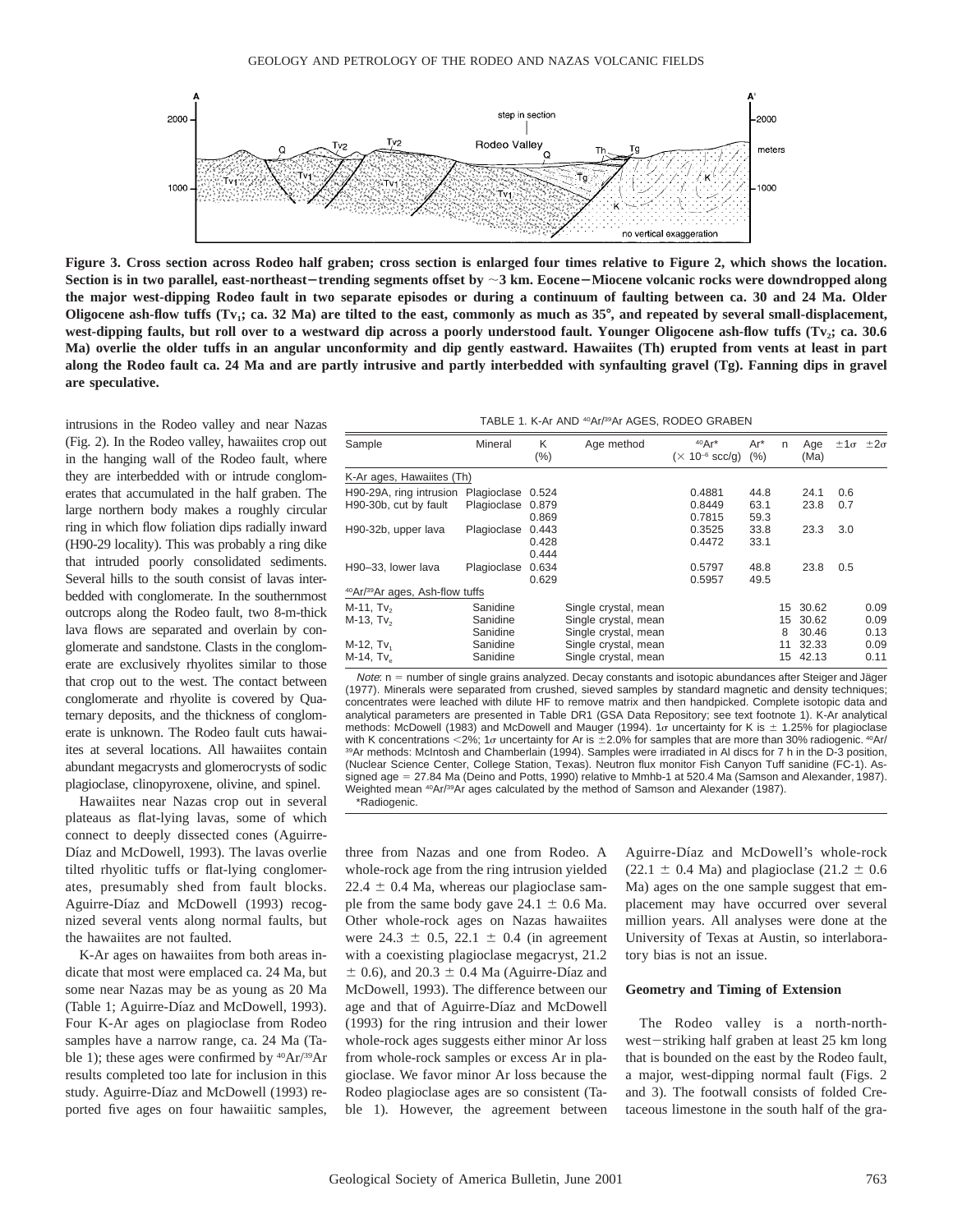ben and undated, flat-lying rhyolitic tuffs in the north half. Rocks in the hanging wall include the hawaiites and interbedded conglomerate, the two generations of ash-flow tuffs, and undated andesite that underlies the older tuffs.

Along the western side of the Rodeo valley, the older rhyolitic rocks dip as much as  $35^{\circ}$ eastward and are repeated by several, southwest-dipping, moderate-displacement normal faults. About 6 km west of the eastern boundary fault and across a zone of north-northwest-striking faults, dip reverses to as much as  $40^{\circ}$  westward. The 30.6 Ma ash-flow tuff unconformably overlies the older rhyolites and some fault scarps, is cut by younger faults, and is tilted generally no more than  $10^{\circ}$ . The 24 Ma hawaiites and conglomerates on the eastern side of the valley are flat lying to gently west tilted and locally cut by the Rodeo fault. The contact between the rhyolitic volcanic rocks and the hawaiite-conglomerate sequence is covered by Quaternary alluvium in the valley floor.

All major faults of the Rodeo half graben strike north-northwest and dip  $40^{\circ}-80^{\circ}$  southwest; minor faults also dip to the northeast (Fig. 2). Measured dips on the Rodeo fault are  $42^{\circ}$  and  $50^{\circ}$ , and the tilt of rocks in the hanging wall suggests that it is listric. Displacement on the Rodeo fault must be at least 3 km to restore the Tertiary rocks above the Cretaceous. Displacement on faults in the hanging wall ranges to  $\sim$ 300 m. The geometries of the faults and the overall half graben suggest that the Rodeo fault is a master or breakaway fault. The dip reversal to the west may be a rollover anticline. Despite this reversal, most tilts near Rodeo and throughout Durango east of the Sierra Madre Occidental are to the east-northeast. This is part of a pattern of east-northeast tilts all along the  $\sim$ 1000 km length of the Sierra Madre Occidental (Stewart et al., 1998).

The north-northwest strike of the half graben and individual faults, the direction of stratal tilt, and paleostress analysis of 31 measured faults and slickenlines using the method of Angelier (1979) indicate east-northeast extension (Fig. 2). The total amount of extension is unknown, but large enough to generate stratal tilts of as much as  $40^\circ$ .

These relations indicate two episodes or, less likely, a 6 m.y. continuum of faulting. The angular unconformity between the two tuff sequences demonstrates a major episode of faulting and tilting between 32.3 and 30.6 Ma. The greatest amount of extension probably occurred in this episode, because the 30.6 Ma rocks are much less tilted. The second episode occurred ca. 24 Ma, contemporaneous

with hawaiite eruptions. Hawaiites are interbedded with conglomerates that filled the Rodeo half graben and are cut by the Rodeo fault. Displacement of hawaiites and conglomerates by the fault and the lack of Cretaceous clasts in the conglomerates indicate that these rocks did not simply fill a graben that formed before 30.6 Ma and became inactive.

The style and timing of faulting in the Nazas area are similar to those at Rodeo (Aguirre-Díaz and McDowell, 1993). Faults strike northwest and mostly dip to the southwest; maximum displacement is  $\sim$ 300 m. Fault orientations and sparse slickenline data imply northeast extension. Volcanic units ca. 30 Ma and older are faulted and irregularly tilted. Cross sections in Aguirre-Díaz and McDowell (1993) show dominantly northeast dips, to as much as  $35^\circ$ , but also show abrupt transitions to approximately flat-lying rocks and, in one case, to a southwest dip, possibly another rollover anticline. Volcanic and sedimentary rocks ca. 30 Ma and younger are untilted and apparently unfaulted. The less precise K-Ar ages indicate that faulting and tilting occurred ca. 30 Ma.

Extension at Nazas is different than at Rodeo in two significant ways. First, hawaiites and underlying fanglomerates are not faulted at Nazas, which may indicate that faulting ceased before ca. 24 Ma. Alternatively, hawaiites near Nazas may be younger than those near Rodeo and simply postdate the 24 Ma episode of faulting. Second, total extension at Nazas is probably less than at Rodeo. All faults near Nazas have modest displacements, similar to the hanging-wall faults of the Rodeo half graben. Cretaceous basement rocks are widely exposed. A distinct, conglomeratefilled half graben and major breakaway fault as in the Rodeo valley are not present at Nazas. Such a graben and major fault may be present  $\sim$ 10 km east of Nazas, where a regional geologic map shows a broad valley bounded on the east by ridges of folded Cretaceous rocks (Instituto Nacional de Estadistica Geografia e Informatica, 1988). This is physiographically similar to the Rodeo valley, but the map does not depict any structure.

Oligocene extension in the Rodeo-Nazas area is the earliest recognized episode in the southern Basin and Range Province. In contrast, late Oligocene-earliest Miocene extension (ca. 27–22 Ma) has been recognized in several areas, and includes mostly highangle faulting and moderate total extension in Sonora (Stewart and Roldán-Quintana, 1994; Bartolini et al., 1995; Gans, 1997; McDowell et al., 1997), the Salton trough (Kerr and Kidwell, 1991), southwestern Arizona (Spencer et al., 1995), north of Guadalajara at the southern end of the Sierra Madre Occidental (Moore et al., 1994; Nieto-Samaniego et al., 1999), and Texas (Henry and Price, 1986; Henry et al., 1991), and detachment faulting and core-complex development in Arizona and Sonora (Spencer and Reynolds, 1989; Nourse et al., 1994; Spencer et al., 1995). Note that high-angle faulting and moderate extension, detachment faulting, core-complex development, and high-magnitude extension were occurring in adjacent parts of Arizona and Sonora at the same time. Presumably these are different manifestations of the same extensional episode. The characteristics of extension and accompanying magmatism in the Rodeo-Nazas area are most similar to those in Texas. Initial basin and range faulting in Texas began ca. 24 Ma, produced a series of north-northwest-striking half graben, and was accompanied by megacrystic hawaiites that are petrographically and compositionally indistinguishable from those at Rodeo and Nazas.

## **PETROLOGY AND GEOCHEMISTRY**

#### **Petrography and Mineralogy**

Hawaiites from the Rodeo-Nazas area have many characteristics in common with volcanic rocks from other intraplate-type Miocene volcanic fields in the southern Basin and Range Province: the 24–17 Ma Trans-Pecos field of west Texas (James and Henry, 1991, 1993), the 11–14 Ma Los Encinos field of San Luis Potosí and Zacatecas (Luhr et al., 1995b), and the 12 Ma Metates lava flows of Durango (McDowell and Keizer, 1977; Swanson et al., 1978; Smith, 1989; Aranda-Gómez et al., 1997). Specifically, these suites (1) are dominated by moderately evolved, intraplate-type (high Ti, Nb, Ta) mafic alkalic rocks, classified as hawaiites, (2) commonly carry abundant megacrysts, and (3) are typically free of granulitic or peridotitic xenoliths, with the exception of rare peridotite xenoliths from the Trans-Pecos area (Nelson and Schieffer, 1990; James and Henry, 1993) and occasional small feldspathic granulite xenoliths at Los Encinos (Luhr et al., 1995b).

Point-counted modes for the nine studied Rodeo-Nazas rocks are listed in Table DR2 (GSA Data Repository<sup>1</sup>). The stable minerals

<sup>&</sup>lt;sup>1</sup>GSA Data Repository item 2001060, <sup>40</sup>Ar/<sup>39</sup>Ar results and mineralogy, is available on the Web at http://www.geosociety.org/pubs/ft2001.htm. Requests may also be sent to Documents Secretary, GSA, P.O. Box 9140, Boulder, CO 80301; e-mail: editing@geosociety.org.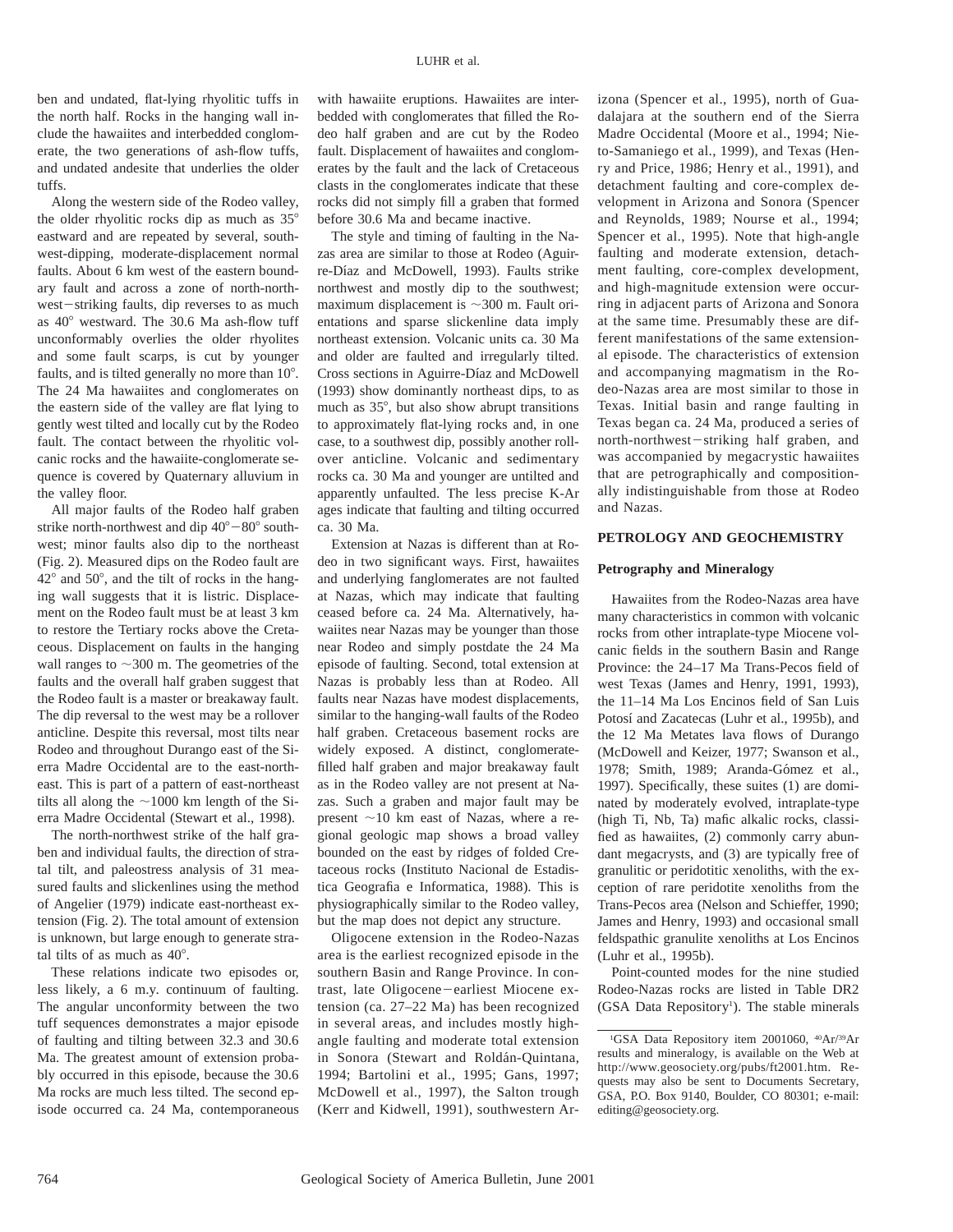

**Figure 4. Photomicrographs (2.8 mm across) of megacrysts in Rodeo-Nazas samples. Black and white lines show positions of accompanying compositional profiles. Stippled fields indicate the compositional ranges for homogeneous phenocrysts and microphenocrysts of plagioclase** ( $\text{An}_{57-65}$ ), olivine ( $\text{Fo}_{64-69}$ ), and clinopyroxene (1–5 wt%  $\text{Al}_2\text{O}_3$ ). (A) Sodic plagioclase megacryst in sample NA-41 with 100  $\mu$ m reaction rim of stable calcic plagioclase, **in cross-polarized light. (B) Fe-rich olivine megacryst in sample DGO-411 with glassinclusion**2**riddled reaction rim, in plane light. (C) Al-rich clinopyroxene megacryst core** in sample NA-41 surrounded by glass-inclusion-riddled rim that is relatively poor in Al, **in plane light.**

in all Rodeo-Nazas rocks include phenocrysts  $($ >0.3 mm across) of plagioclase and olivine, and microphenocrysts (0.03–0.3 mm across) of the same phases plus clinopyroxene and titanomagnetite. Four of the samples also have microphenocrysts of biotite. Most Rodeo-Nazas hawaiites also contain centimetersized megacrysts of sodic feldspar (Fig. 4A), Fe-rich olivine (Fig. 4B), Al-rich clinopyroxene (Fig. 4C), and a compositionally wide variety of individually homogeneous spinels. Each of these megacryst types has an abrupt

overgrowth rim similar in composition to the rims of stable phenocrystic and microphenocrystic minerals. Representative electron microprobe analyses of stable and megacrystic minerals are listed in Tables DR3-DR6 (see footnote 1).

Slight to strong alteration has affected the Rodeo-Nazas hawaiites. Slight alteration involves conversion of olivine rims to iddingsite. More advanced alteration includes nearly complete iddingsite replacement of olivine microphenocrysts and phenocryst rims, patchy

conversion of glass, olivine, and plagioclase to smectite, zeolites, chlorite, and calcite, oxidation and exsolution of titanomagnetite and ferrian ilmenite, and filling of vesicles by zeolites and calcite. Among the stable minerals, only clinopyroxene appears to be unaffected by alteration.

Relatively homogeneous plagioclase microphenocrysts and phenocrysts to  $350 \mu m$ across have compositions of  $An_{57-65}$ . Larger plagioclase crystals (megacrysts) typically have approximately homogeneous sodic cores that vary from crystal to crystal between  $An_{26}$ and  $An_{51}$  (Fig. 4A). These sodic cores are abruptly surrounded by normally zoned, more calcic rims similar in composition to the phenocrysts. Some of the plagioclase megacryst cores include or abut other phases, giving evidence of phase assemblages prior to megacryst disaggregation. In sample DGO-411, two sodic plagioclase megacryst cores  $(An_{27-32})$  have apatite, spinel, and smaller pyrrhotite crystals as inclusions. Other plagioclase megacrysts are intergrown with megacrysts of spinel, clinopyroxene, or symplectite-like aggregates of fine clinopyroxene + olivine. Some of the sodic plagioclase megacrysts associated with these other phases lack prominent calcic overgrowths.

Most olivine phenocrysts show normal zoning with rims of  $\text{Fo}_{64-69}$  and cores as magnesian as  $Fo<sub>80</sub>$ . The larger (megacrystic) olivine crystals have glass-inclusion-riddled margins and are reversely zoned (Fig. 4B). Approximately homogeneous cores of Fo<sub>55</sub> transition outward to more Mg-rich compositions through the glass-inclusion-riddled zone, reaching rims similar to those of phenocrysts at  $\mathrm{Fo}_{64-66}$ .

Two distinct clinopyroxene compositional populations are present in every sample. Phenocrysts, microphenocrysts, and groundmass crystals have compositions that broadly cluster about  $Fe_{14}Mg_{41}Ca_{45}$ , with 1–5 wt%  $Al_2O_3$ . In contrast, the compositionally homogeneous cores of megacrysts are roughly similar to the first type in their proportions of Fe:Mg:Ca, but have about twice the Al contents at 7–9 wt%  $Al_2O_3$  (Fig. 4C). These Al-rich megacryst cores are typical of clinopyroxene megacrysts and pyroxenite xenoliths associated with intraplate-type mafic alkalic volcanic rocks throughout the world, designated the Al-augite group by Wilshire and Shervais (1975). The Al-rich clinopyroxene megacryst cores in Rodeo-Nazas hawaiites are surrounded by glassinclusion-riddled margins with Al-poor clinopyroxene compositions, some similar to the stable microphenocrysts (Fig. 4C). These in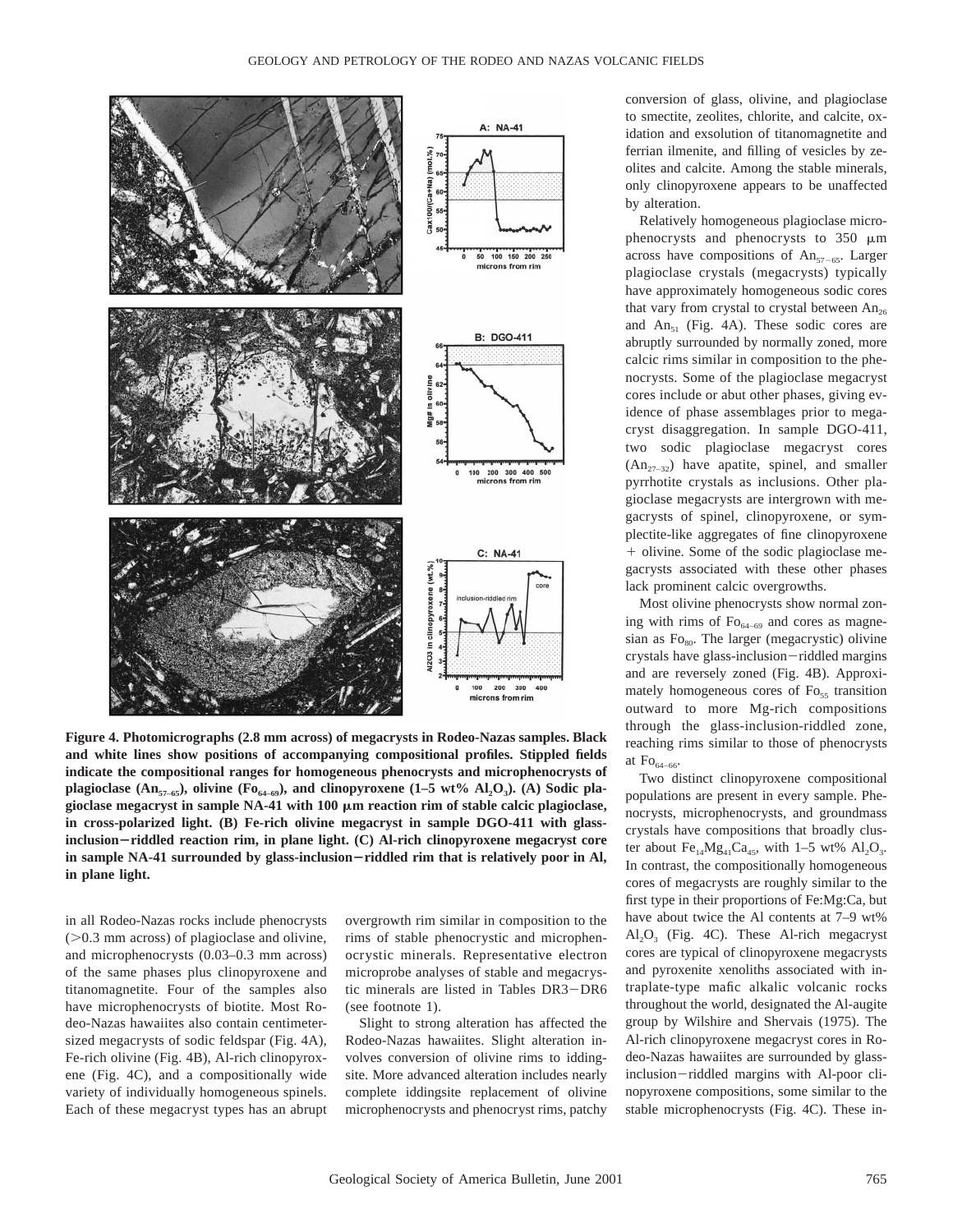clusion-riddled zones vary widely in thickness  $(20-340 \mu m)$ .

Titanomagnetites with  $17-25$  wt% TiO<sub>2</sub> are present as microphenocrysts and ubiquitous as groundmass crystals in all samples. Other tiny spinels are included within olivine microphenocrysts and phenocrysts. Some are compositionally similar to isolated titanomagnetites, whereas others are rich in Al, Cr, and Mg. Spinel crystals larger than 0.3 mm (megacrysts) have compositions that are quite distinct from the stable titanomagnetites, generally being poorer in TiO<sub>2</sub>, FeO<sup>total</sup>, and MnO, and richer in  $Al_2O_3$ ,  $Cr_2O_3$ , MgO, and NiO. Some of these are intergrown with or included within megacrysts of other minerals, and those adjacent to groundmass are typically surrounded by a rim of titanomagnetite.

## **Whole-Rock Geochemistry**

Nine Rodeo-Nazas samples were analyzed for major and trace elements by X-ray fluorescence (XRF) spectroscopy and instrumental neutron activation (INA) (Table 2). Six of these samples were also analyzed for Sr, Nd, and Pb isotopic ratios (Table 3). In the following sections we discuss the geochemistry of the Rodeo-Nazas suite in relation to data for other Miocene hawaiites from the Mexican Basin and Range Province.

The Rodeo-Nazas samples have the elevated abundances of TiO<sub>2</sub>  $(2.1–2.4 \text{ wt\%}),$  Nb  $(40-82$  ppm), and Ta  $(2.1-4.2$  ppm) that characterize intraplate-type mafic volcanic suites worldwide. They are classified as hawaiites based on the total alkali-silica diagram of the International Union of Geological Sciences system (Le Bas et al., 1986). Eight of the nine samples have normative Ne  $(1.1-3.8 \text{ wt\%});$ sample H90–35 contains 5.0 wt% normative Hy, which might be a consequence of alteration because this sample contains both strongly altered olivine and  $\sim$ 15 vol% coarse patches of smectite and chlorite (Table DR2; see footnote 1). However, it is common for intraplate-type volcanic suites of the Mexican Basin and Range Province to have a small percentage of Hy-normative samples, which show no clear relationship to extent of alteration.

Compared to other Miocene hawaiites of the Mexican Basin and Range Province, those from Rodeo and Nazas are typical with respect to MgO (5.5–7.1 wt%), Mg# (52.2–59.7), Ni (48–83 ppm), and Cr (73–186 ppm). These parameters all signify that the Rodeo-Nazas hawaiites are differentiated and could not have originated by direct partial melting of peridotitic mantle.

| TABLE 2. WHOLE-ROCK MAJOR AND TRACE ELEMENT ANALYSES |  |
|------------------------------------------------------|--|
|------------------------------------------------------|--|

| Field<br>Sample<br>Lat ( <sup>o</sup> N) | Rodeo<br>25.1084                                                                     | Rodeo<br>DGO-410 DGO-411 DGO-412 DGO-413 DGO-414<br>25.0957 | Rodeo<br>25.0919 | Rodeo<br>25.0797 | Rodeo<br>25.0750 | Rodeo<br>H90-35<br>25.1937 | Nazas<br><b>NA-55</b><br>25.2106 | Nazas<br><b>SL-29</b><br>25.2589 | Nazas<br><b>NA-41</b><br>25.4256 |
|------------------------------------------|--------------------------------------------------------------------------------------|-------------------------------------------------------------|------------------|------------------|------------------|----------------------------|----------------------------------|----------------------------------|----------------------------------|
| Long (°W)                                | 104.4908                                                                             | 104.4821                                                    | 104.4824         | 104.4768         | 104.4737         | 104.5671                   | 104.1931                         | 104.2006                         | 104.3019                         |
|                                          | Major elements by XRF (wt%)*                                                         |                                                             |                  |                  |                  |                            |                                  |                                  |                                  |
| $\overline{\text{SiO}}_2$                | 48.82                                                                                | 49.45                                                       | 48.63            | 47.36            | 48.73            | 49.38                      | 49.11                            | 48.97                            | 48.06                            |
| TiO,                                     | 2.42                                                                                 | 2.24                                                        | 2.40             | 2.01             | 2.32             | 2.32                       | 2.36                             | 2.17                             | 2.26                             |
| $\mathsf{Al}_2\mathsf{O}_3$              | 16.51                                                                                | 16.94                                                       | 16.13            | 16.55            | 16.28            | 16.46                      | 16.80                            | 16.44                            | 16.78                            |
| $F\tilde{e_2O_3}$<br>FeŌ                 | 2.46<br>8.21                                                                         | 2.54<br>8.14                                                | 5.61<br>5.54     | 5.46<br>4.61     | 4.26<br>6.34     | 2.31<br>7.99               | 3.95<br>6.50                     | 5.47<br>5.52                     | 2.35<br>7.94                     |
| MnO                                      | 0.18                                                                                 | 0.19                                                        | 0.18             | 0.16             | 0.17             | 0.18                       | 0.17                             | 0.18                             | 0.17                             |
| MgO                                      | 6.35                                                                                 | 5.43                                                        | 5.93             | 6.60             | 5.97             | 6.50                       | 6.09                             | 5.46                             | 7.09                             |
| CaO                                      | 7.96                                                                                 | 7.25                                                        | 7.88             | 9.57             | 7.73             | 8.29                       | 8.40                             | 7.08                             | 8.58                             |
| Na,O                                     | 4.04                                                                                 | 5.00                                                        | 4.07             | 3.16             | 3.90             | 3.31                       | 3.72                             | 4.06                             | 3.85                             |
| $\mathsf{K}_2\mathsf{O}$                 | 1.93                                                                                 | 1.22                                                        | 1.63             | 1.69             | 1.77             | 1.77                       | 1.77                             | 2.18                             | 1.74                             |
| $\overline{P_2O_5}$                      | 0.66<br>0.60                                                                         | 0.75<br>0.62                                                | 0.78<br>1.14     | 0.47<br>2.13     | 0.70<br>1.59     | 0.62<br>0.90               | 0.47<br>0.62                     | 0.55<br>2.03                     | 0.65<br>0.64                     |
| LÕI<br>Total                             | 100.14                                                                               | 99.75                                                       | 99.92            | 99.77            | 99.76            | 100.03                     | 99.94                            | 100.11                           | 100.10                           |
| Mg#t                                     | 56.09                                                                                | 52.21                                                       | 54.01            | 59.24            | 55.17            | 57.52                      | 55.93                            | 52.30                            | 59.65                            |
| CIPW Norm (wt%) <sup>+</sup>             |                                                                                      |                                                             |                  |                  |                  |                            |                                  |                                  |                                  |
| or                                       | 11.46                                                                                | 7.27                                                        | 9.81             | 10.28            | 10.70            | 10.58                      | 10.58                            | 13.18                            | 10.34                            |
| ab                                       | 27.72                                                                                | 35.64                                                       | 31.43            | 22.98            | 31.55            | 28.26                      | 28.69                            | 30.44                            | 24.67                            |
| an                                       | 21.34<br>3.59                                                                        | 20.41<br>3.80                                               | 21.24<br>1.95    | 26.72<br>2.45    | 22.17            | 25.07<br>0.00              | 24.13<br>1.65                    | 20.66<br>2.58                    | 23.52<br>4.38                    |
| ne<br>di                                 | 11.48                                                                                | 9.06                                                        | 10.94            | 15.47            | 1.15<br>10.11    | 10.08                      | 12.16                            | 9.58                             | 12.26                            |
| hy                                       | 0.00                                                                                 | 0.00                                                        | 0.00             | 0.00             | 0.00             | 5.04                       | 0.00                             | 0.00                             | 0.00                             |
| ol                                       | 15.72                                                                                | 15.26                                                       | 15.57            | 14.70            | 15.66            | 12.63                      | 14.72                            | 15.46                            | 16.56                            |
| mt                                       | 2.54                                                                                 | 2.54                                                        | 2.60             | 2.36             | 2.51             | 2.45                       | 2.45                             | 2.58                             | 2.45                             |
| ilm                                      | 4.62                                                                                 | 4.29                                                        | 4.63             | 3.93             | 4.50             | 4.44                       | 4.52                             | 4.22                             | 4.31                             |
| ap                                       | 1.53<br>Trace elements by XRF (ppm) <sup>§</sup>                                     | 1.74                                                        | 1.83             | 1.11             | 1.64             | 1.46                       | 1.09                             | 1.30                             | 1.51                             |
| V                                        | 213                                                                                  | 168                                                         | 200              | 188              | 193              | 210                        | 247                              | 160                              | 217                              |
| Ni                                       | 68                                                                                   | 50                                                          | 58               | 60               | 59               | 64                         | 49                               | 48                               | 83                               |
| Cu                                       | 34                                                                                   | 27                                                          | 35               | 46               | 46               | 27                         | 28                               | 30                               | 34                               |
| Zn                                       | 85                                                                                   | 83                                                          | 88               | 80               | 81               | 86                         | 88                               | 73                               | 83                               |
| Rb                                       | 36                                                                                   | 10                                                          | 20               | 35               | 34               | 35                         | 35                               | 53                               | 42                               |
| Sr<br>Y                                  | 682<br>34                                                                            | 674                                                         | 663<br>36        | 691<br>33        | 687              | 556                        | 663                              | 571<br>32                        | 610                              |
| Zr                                       | 263                                                                                  | 35<br>272                                                   | 265              | 276              | 33<br>267        | 32<br>195                  | 29<br>208                        | 249                              | 29<br>200                        |
| Nb                                       | 63                                                                                   | 82                                                          | 66               | 68               | 67               | 48                         | 40                               | 70                               | 45                               |
| Вa                                       | 606                                                                                  | 674                                                         | 635              | 634              | 632              | 592                        | 590                              | 718                              | 724                              |
|                                          | Trace elements by INA (Na <sub>2</sub> O and FeO as wt%, others as ppm) <sup>#</sup> |                                                             |                  |                  |                  |                            |                                  |                                  |                                  |
| Na <sub>2</sub> O                        | 4.01                                                                                 | 4.95                                                        | 4.09             | 3.23             | 3.85             | 3.25                       | 3.74                             | 4.21                             | 3.97                             |
| FeO                                      | 10.35                                                                                | 10.38                                                       | 10.54            | 9.49             | 10.06            | 9.82                       | 9.96                             | 10.25                            | 10.3                             |
| Sc<br>Сr                                 | 23.3<br>110                                                                          | 19.3<br>89                                                  | 21.4<br>91       | 23.3<br>136      | 21.7<br>103      | 23.6<br>142                | 22.1<br>73                       | 19.3<br>102                      | 25.6<br>186                      |
| Co                                       | 37.2                                                                                 | 32.4                                                        | 35.5             | 37.4             | 34.6             | 35.3                       | 36.7                             | 33.0                             | 39.9                             |
| Сs                                       | 12.6                                                                                 | 109.9                                                       | 11.4             | 1.29             | 26.3             | 2.97                       | 0.84                             | 2.6                              | 3.01                             |
| La                                       | 34.5                                                                                 | 42.2                                                        | 37.2             | 32.6             | 36.8             | 29.3                       | 28.0                             | 37.0                             | 26.8                             |
| Сe                                       | 67.5                                                                                 | 79.7                                                        | 71.9             | 62.7             | 71.6             | 58.6                       | 56.4                             | 70.0                             | 54.9                             |
| Nd                                       | 36                                                                                   | 36                                                          | 38               | 24               | 30               | 27                         | 31                               | 31                               | 27                               |
| Sm<br>Eu                                 | 6.81<br>2.24                                                                         | 7.30<br>2.38                                                | 7.21<br>2.38     | 5.57<br>1.88     | 6.91             | 6.49<br>2.05               | 6.05<br>1.96                     | 6.43<br>2.08                     | 6.18<br>2.02                     |
| Tb                                       | 0.97                                                                                 | 1.00                                                        | 1.00             | 0.76             | 2.26<br>0.96     | 0.93                       | 0.81                             | 0.89                             | 0.89                             |
| Yb                                       | 2.78                                                                                 | 3.05                                                        | 2.91             | 2.37             | 2.88             | 2.72                       | 2.33                             | 2.68                             | 2.49                             |
| Lu                                       | 0.41                                                                                 | 0.44                                                        | 0.42             | 0.34             | 0.42             | 0.41                       | 0.35                             | 0.41                             | 0.38                             |
| Ηf                                       | 5.19                                                                                 | 5.54                                                        | 5.27             | 3.90             | 5.41             | 4.36                       | 4.58                             | 5.66                             | 4.67                             |
| Тa<br>Th                                 | 3.29<br>4.43                                                                         | 4.20<br>5.51                                                | 3.45<br>4.47     | 3.03<br>3.87     | 3.67<br>4.83     | 2.66<br>3.55               | 2.37<br>2.97                     | 3.79<br>5.22                     | 2.16<br>3.27                     |
| U                                        | 1.20                                                                                 | 2.10                                                        | 1.40             | 1.06             | 1.50             | 1.13                       | 0.86                             | 1.77                             | 0.98                             |
|                                          |                                                                                      |                                                             |                  |                  |                  |                            |                                  |                                  |                                  |

\*XRF (X-ray fluorescence) analyses were performed on the Smithsonian's Philips PW 1480 spectrometer. Major elements were determined on glass disks prepared from 9:1 mixtures of Li-tetraborate and rock powder that had been heated and oxidized during loss on ignition (LOI) determination. Precisions (1 $\sigma$ ) were estimated by repeated analysis of one sample and correspond to the following values:  $SO_2 = 0.26$  wt%,  $TO_2 = 0.02\%$ ,  $A_{\text{LO}} = 0.02\%$ ,  $A_{\text{LO}} = 0.02\%$ ,  $A_{\text{LO}} = 0.02\%$ ,  $A_{\text{LO}} = 0.02\%$ ,  $A_{\text{LO}} = 0.02\%$ ,  $A_{\text{LO}} = 0.02\%$ ,  $\mathsf{Al}_2\mathsf{O}_3 = 0.09\%$ ,  $\mathsf{Fe}_2\mathsf{O}_3^{\pi_\mathsf{O} \mathsf{I} \mathsf{I} \mathsf{I}} = 0.22\%$ ,  $\mathsf{MnO} = 0.01\%$ ,  $\mathsf{MgO} = 0.08\%$ , CaO  $= 0.02\%$ ,  $\mathsf{Na}_2\mathsf{O} = 0.06\%$ , K<sub>2</sub>O  $= 0.04\%$ , and P<sub>2</sub>O<sub>5</sub> = 0.01%. FeO was determined by K-dichromate titration following a modified version of the method of Peck  $(1964)$ . Fe<sub>2</sub>O<sub>3</sub> was then calculated from the XRF value for total iron. LOI values are measurements at 1000 °C for 1 h on powders dried for several hours at 110 °C. These LOI values have not been corrected for oxygen uptake upon conversion of FeO to  $Fe<sub>2</sub>O<sub>3</sub>$  in the furnace.

 $Mgg#$  [magnesium number = 100  $\times$  Mg/(Mg + Fe<sup>2+</sup>)] and CIPW norms were calculated assuming Fe<sup>2+</sup> = 0.85  $\times$  Fe<sup>t</sup>. CIPW norms are on a recalculated anhydrous basis.

§ Trace element analyses by XRF were determined at the Smithsonian on pressed disks made from mixtures of 1.6 g rock powder and 0.4 g cellulose, with a boric acid backing. Precisions (1 $\sigma$ ) were estimated by repeated analysis of one sample and correspond to the following percentages of the amounts present: V (19), Ni (4), Cu (8), Zn (2), Rb (3), Sr (1), Y (6), Zr (2), Nb (6), Ba (2).

# Trace element analyses by INA (instrumental neutron activation) were performed at Washington University (Lindstrom and Korotev, 1982; Korotev, 1996). Estimated counting errors (1σ) correspond to the following per-<br>centages of the amounts present: Na<sub>2</sub>O (1.6), FeO (1.3), Sc (1.3), Cr (1.4), Co (1.3), Cs (2.6), La (1.3), Ce Nd (12.9), Sm (1.5), Eu (1.9), Tb (2.6), Yb (2.1), Lu (3.7), Hf (2.1), Ta (2.7), Th (1.8), and U (14.4).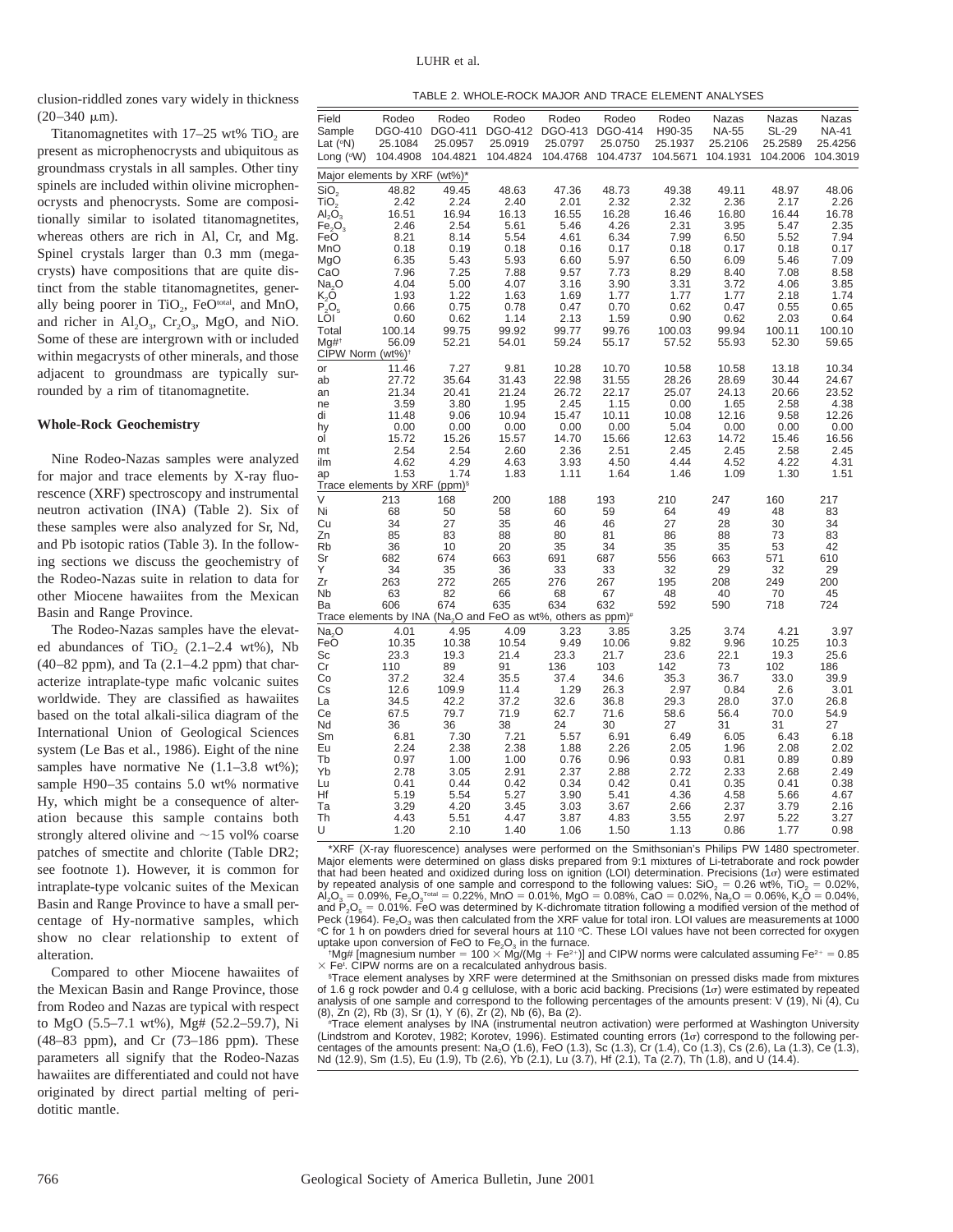|  |  |  | TABLE 3. Sr. Nd. AND Pb ISOTOPIC DATA FOR RODEO-NAZAS SAMPLES |
|--|--|--|---------------------------------------------------------------|
|--|--|--|---------------------------------------------------------------|

| Field<br>Sample          | Rodeo<br>DG0-410 | Rodeo<br>DGO-411 | Rodeo<br>DGO-413 | Nazas<br><b>NA-55</b> | <b>Nazas</b><br><b>SL-29</b> | Nazas<br><b>NA-41</b> |  |  |  |
|--------------------------|------------------|------------------|------------------|-----------------------|------------------------------|-----------------------|--|--|--|
| As measured              |                  |                  |                  |                       |                              |                       |  |  |  |
| 87Sr/86Sr*               | 0.703896         | 0.703751         | 0.703705         | 0.704148              | 0.704118                     | 0.704158              |  |  |  |
| 143Nd/144Nd <sup>+</sup> | 0.512841         | 0.512863         | 0.512876         | 0.512768              | 0.512772                     | 0.512809              |  |  |  |
| $\epsilon$ <sub>Nd</sub> | 4.0              | 4.4              | 4.6              | 2.5                   | 2.6                          | 3.3                   |  |  |  |
| 206Pb/204Pb§             | 18.9770          | 18.9518          | 18.9393          | 18.8845               | 18.8768                      | 18.8202               |  |  |  |
| 207Pb/204Pb              | 15.6030          | 15.5938          | 15.5949          | 15.5830               | 15.5750                      | 15.6003               |  |  |  |
| 208Pb/204Pb              | 38.6970          | 38.6483          | 38.6917          | 38.6228               | 38.6006                      | 38.6088               |  |  |  |
| Pb ( $ppm$ )#            | 3.90             | 4.10             | 3.09             | 4.12                  | 4.09                         | 4.72                  |  |  |  |
| Corrected to 24 Ma       |                  |                  |                  |                       |                              |                       |  |  |  |
| 87Sr/86Sr                | 0.703844         | 0.703737         | 0.703655         | 0.704096              | 0.704027                     | 0.704090              |  |  |  |
| 143Nd/144Nd              | 0.512823         | 0.512844         | 0.512854         | 0.512749              | 0.512752                     | 0.512787              |  |  |  |
| $\epsilon$ <sub>Nd</sub> | 4.2              | 4.6              | 4.8              | 2.8                   | 2.8                          | 3.5                   |  |  |  |
| 206Pb/204Pb              | 18.9072          | 18.8356          | 18.8616          | 18.8372               | 18.7787                      | 18.7731               |  |  |  |
| 207Pb/204Pb              | 15.5998          | 15.5884          | 15.5913          | 15.5808               | 15.5705                      | 15.5981               |  |  |  |
| 208Pb/204Pb              | 38.6123          | 38.5481          | 38.5982          | 38.5691               | 38.5053                      | 38.5571               |  |  |  |

Note: Isotopic analyses were performed on the Finnigan MAT 261 mass spectrometer at the University of Texas at Austin.

\*Sr was loaded with H<sub>3</sub>PO<sub>4</sub> onto a Ta filament and the isotopic composition was measured in static multicollection mode. Sr isotopic compositions were corrected for mass fractionation using an exponential fractionation law, normalized to  $86$ Sr/ $88$ Sr = 0.1194, and adjusted to NIST SRM-987 = 0.710250. On the basis of the longterm reproducibility of the standard and samples, uncertainties for the Sr isotopic analyses are estimated to be  $-0.000020$  ( $2\sigma$ ).

<sup>+</sup>Nd was loaded with H<sub>3</sub>PO<sub>4</sub> onto a Re side filament of a double-filament assembly, and the isotopic composition was measured in dynamic multicollection mode. Nd isotopic compositions were corrected for mass fractionation using an exponential fractionation law and normalizing to  $146Nd/144Nd = 0.7219$ . The mean value for long-term analyses of an Ames metal Nd standard used in this lab is  $^{143}$ Nd/<sup>144</sup>Nd = 0.512089  $\pm$  11 (2 $\sigma$ ),  $\epsilon_{Nd}$  = -10.70  $\pm$ 0.21. This corresponds to a value for the CIT nNd $\beta$  standard of  $^{143}$ Nd/ $^{144}$ Nd = 0.511907,  $\epsilon_{\text{Nd}} = -14.25$ . On the basis of the long-term reproducibilities of the Ames and CIT nNdß standards, the estimated uncertainty for a given analysis is ~0.000011 (2 $\sigma$ ), corresponding to approximately 0.25  $\epsilon_{Nd}$  units. The following model parameters were used:  $143Nd/144Nd(CHUR) = 0.512638$ ;  $147Sm/144Nd(CHUR) = 0.1967$ .

§ Pb was loaded with silica gel and H3PO4 onto a Re filament and the isotopic composition was measured in static multicollection mode. The measured Pb isotopic compositions have been corrected for  $\alpha = 0.09\%$ a.m.u.<sup>-1</sup> based upon multiple analyses of NIST SRM-981. Uncertainties for the Pb isotopic compositions are estimated to be 0.05% a.m.u.<sup>-1</sup> ( $2\sigma$ ).

# Pb concentrations were determined by isotope dilution mass spectrometry.

Rodeo-Nazas hawaiites also have typical abundances of most incompatible elements compared to other intraplate-type Miocene-Quaternary volcanic rocks from the Mexican Basin and Range Province. Multielement spider diagrams of six representative Rodeo-Nazas hawaiites are shown in Figure 5A. Their patterns mostly mimic those for nearby Quaternary volcanic rocks (stippled field), with the exception of the two most incompatible elements at the left end of the diagrams: Cs shows exceptional enrichments in four Rodeo hawaiites (11.4–109.9 ppm), and Rb shows a marked depletion in the most Csenriched of these (DGO-411).

Many workers have documented the incorporation of Cs into oceanic basalts during hydrothermal alteration (Hart, 1969; Berger et al., 1988; Jochum and Verma, 1996), where Cs concentrations can be increased by factors of 20. Thus, it is logical to consider that the elevated Cs contents in Rodeo hawaiites might be a result of posteruption hydrothermal or surficial alteration. In an attempt to understand where Cs resides in these Rodeo hawaiites, we conducted a series of leaching experiments (Table 4). Two Cs-rich Rodeo samples and a fresh Mexican andesitic lava erupted in 1999

were each leached three different ways: 1N ammonium acetate, 0.1N HCl, and distilled water (Table 4). Ammonium acetate is a cation-exchange reagent used in soil and clay research to release loosely bound, easily exchangeable cations (Morton and Long, 1980; Morton, 1985). The HCl leach is a more aggressive attack on glass and weaker minerals, likely including trace element-rich apatite. Leaching in ammonium acetate resulted in 17%–22% loss of Rb compared to distilled water, but virtually no loss of Cs. Leaching in HCl resulted in 25%–27% loss of Rb, 14%– 34% loss of Cs, 24%–39% loss of La, and 24%–40% loss of Ce. These experiments indicate that Rb is more loosely bound than Cs in the Rodeo hawaiites, and that Cs is held about as tightly as La and Ce. These results do not support the notion that Cs was enriched by hydrothermal or surficial alteration following eruption. Consistent with this interpretation is the fact that the most Cs-rich sample, DGO-411, has only slight alteration, with minor marginal smectite rims on olivine (Table DR2; see footnote 1). Many other samples with much lower Cs contents show the petrographic effects of significantly greater alteration.

Multielement spider diagrams for representative samples from other Miocene hawaiite suites from the Mexican Basin and Range Province are shown in Figure 5B. Some samples from Los Encinos also show Cs enrichments (to 6.5 ppm), but their patterns for other elements are distinct from the much more highly Cs-enriched samples from Rodeo, being accompanied by enrichments in Rb, Th, U, and K. It is important to note that other samples from Nazas, Rodeo, Los Encinos, and Metates have patterns similar to the Quaternary samples (Fig. 5, A and B, stippled fields), without any unusual behavior of Cs, Rb, or other elements.

The relationships among Cs, Rb, and Th are emphasized in Figure 6. The low Cs values that characterize all Quaternary samples (0–2 ppm; stippled fields) are shared among Miocene hawaiites by two of the nine Rodeo-Nazas samples, by half of the Los Encinos samples, and by the only analyzed Metates sample. Both Rodeo and Los Encinos hawaiites display correlation trends between Cs and Th (Fig. 6A), but the slopes are dramatically different; Rodeo samples show extremely low Th/Cs, and Los Encinos samples show extremely high Th/Cs, with Th values that greatly exceed any in the Quaternary data set. The plot of Cs versus Rb (Fig. 6B) mimics that for Th, with the exception that the Cs-Rb correlation for Rodeo samples is crudely negative.

Rodeo and Nazas hawaiites have distinct Sr, Nd, and Pb isotopic compositions, although the variations are small (Table 3; Figs. 7 and 8). Relative to Nazas samples, Rodeo hawaiites have lower  ${}^{87}Sr/{}^{86}Sr$ <sub>i</sub> (0.7037–0.7038 vs. 0.7040–0.7041), higher  $\epsilon_{Nd,i}$  (4.2–4.8 vs. 2.8– 3.5), higher <sup>206</sup>Pb/<sup>204</sup>Pb<sub>i</sub> (18.84-18.91 vs. 18.77–18.84), and higher <sup>208</sup>Pb/<sup>204</sup>Pb<sub>i</sub> (38.55– 38.61 vs. 38.51–38.57). The <sup>207</sup>Pb/<sup>204</sup>Pb<sub>i</sub> values overlap (15.57–15.60).

## **DISCUSSION**

# **Interpretation of Mineralogy and Textures: Origin of the Megacrysts**

The relatively evolved compositions of the stable minerals in the Rodeo-Nazas hawaiites, particularly the  $An_{57-65}$  plagioclase and  $Fo_{64-80}$  olivine, are consistent with the nonprimitive whole-rock MgO, Ni, and Cr values. Megacrysts of plagioclase  $(An_{26-51})$ , olivine  $(Fo_{55})$ , clinopyroxene (7–9 wt%  $Al<sub>2</sub>O<sub>3</sub>$ ), and spinel are prominent in most Rodeo-Nazas hawaiites, as they are in other Miocene hawaiites of the southern Basin and Range Province. The megacrysts are as large as 6 cm and homogeneous in composition, except for rims of variable thickness that closely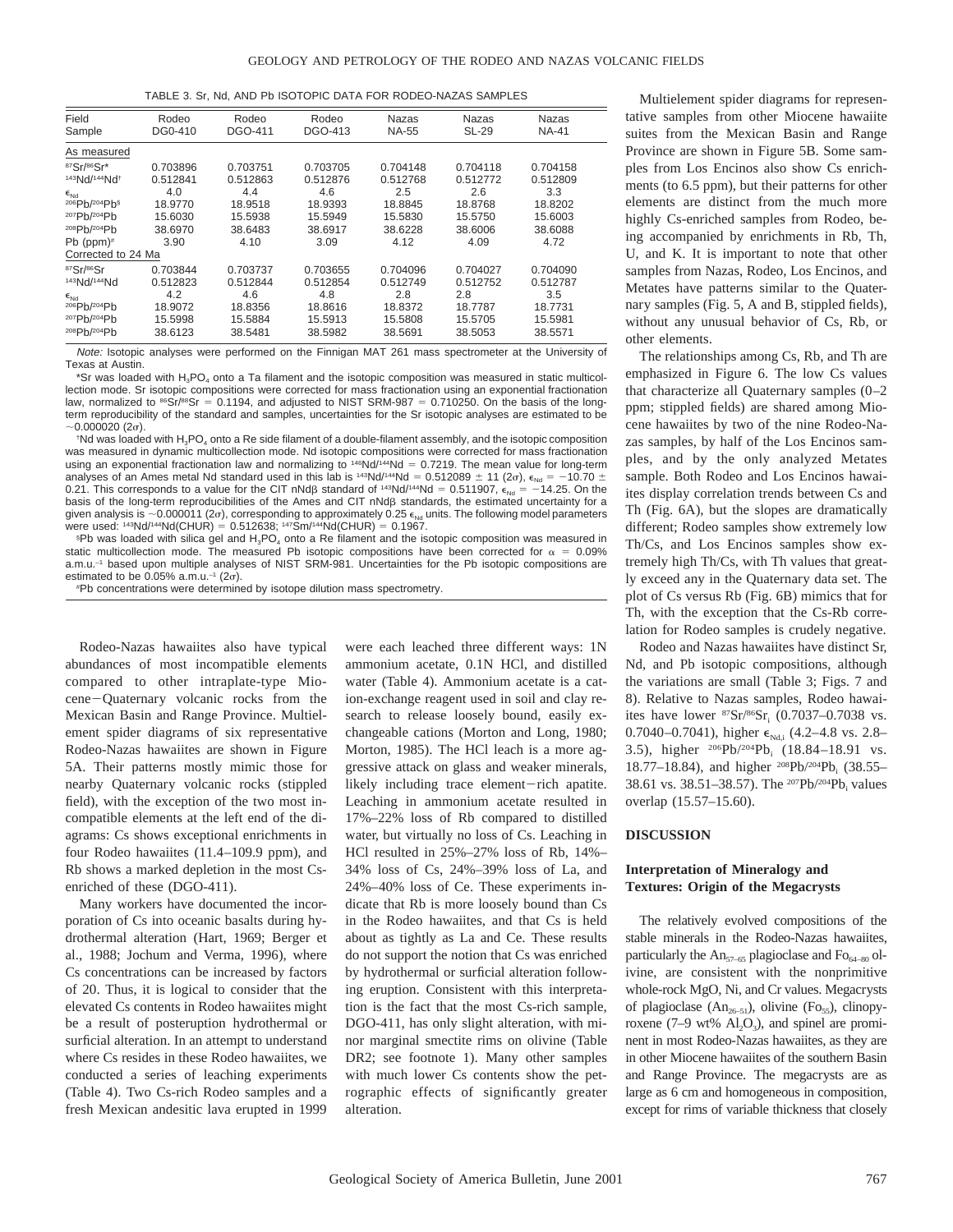match compositions for the rims of phenocrysts and microphenocrysts. These megacrysts probably crystallized in a deep plutonic setting, perhaps as bodies of gabbro, from earlier intraplatetype magmas that were similar to the Rodeo-Nazas hawaiites but even more differentiated. That Rodeo-Nazas hawaiites do not contain peridotite xenoliths or xenocrysts implies that these gabbroic bodies were probably located within the crust.

As the Rodeo-Nazas hawaiites later ascended through the same region, they apparently intersected and disrupted these deep-crustal gabbroic plutons, parts of which were carried toward the surface as disaggregating xenoliths. During ascent, individual megacrysts developed overgrowth rims as they attempted to equilibrate with the enclosing melt. The variable thicknesses of reaction rims  $(10-500 \mu m)$ are evidence of the gradual xenolith disaggregation process, as different gabbroic crystals were shed into the melt at different stages of the ascent path. The reaction rim thicknesses reflect the time between contact with the melt and eruptive quenching.

Similar megacryst assemblages are present in the early Miocene (ca. 24 Ma) Trans-Pecos hawaiites and in the middle Miocene (ca. 14– 11 Ma) hawaiites from Los Encinos and Metates. To a significantly lesser extent they are also present in some Quaternary suites from the southern Basin and Range Province, especially in the Durango Volcanic Field and at the Punta Piaxtla vent along the Gulf of California coast north of Mazatlan (Smith, 1989).

# **Sr, Nd, and Pb Isotopic Evidence for Crustal Contamination**

Rodeo samples fall at the enriched end (high  $87Sr/86Sr$ , low  $\epsilon_{Nd}$ ) of the field for mafic rocks from the Miocene-Quaternary Mexican Basin and Range Province, and the Nazas samples extend that field even farther (Fig. 7), coinciding with data for the subduction-related Mexican Volcanic Belt. Three vectors are shown in Figure 7, indicating documented crustal-contamination trends in mafic magmatic systems from México: two crustal-contamination trends identified in the Los Encinos suite (LEA and LEB; Luhr et al., 1995b), and the classic crustal-contamination trend for the Parícutin suite from the Mexican Volcanic Belt (Par; McBirney et al., 1987; Housh, unpublished data). The Rodeo samples are near the enriched ends of the Los Encinos contamination vectors, and near the least-contaminated end of the Parícutin vector. The Nazas samples, in contrast, are beyond the Los Encinos vectors, near the most contaminated of the



**Figure 5. Whole-rock multielement spider diagrams normalized to estimated primordial mantle abundances (after Wood et al., 1981). The stippled fields show the ranges for 50 Quaternary intraplate-type volcanic rocks (hawaiites, alkali basalts, basanites, and olivine nephelinites) from the Mexican Basin and Range Province: the Ventura and Santo Do**mingo volcanic fields (Luhr et al., 1989), and La Breña–El Jagüey maar complex in the **Durango volcanic field (Pier et al., 1992). (A) Six representative samples from the Rodeo and Nazas volcanic fields. (B) Six representative samples from other Miocene volcanic fields in the Mexican Basin and Range Province: Metates (Smith, 1989) and Los Encinos (Luhr et al., 1995b).**

Parícutin samples. The two samples with the highest  $87Sr/86Sr$  and lowest  $\epsilon_{Nd}$  from the Rodeo (DGO-410) and Nazas (NA-55) suites are also characterized by the presence of small amounts of quartz xenocrysts or its reaction products (Table DR2; see footnote 1). The most obvious interpretation is that the enriched Sr and Nd isotopic compositions of the Miocene hawaiites from Rodeo, Nazas, and Metates, and the most enriched Quaternary Basin and Range Province samples, have also been affected by crustal contamination.

Pb isotopic ratios of Rodeo-Nazas samples vary slightly, and all are within the field of Quaternary intraplate-type magmas of the Basin and Range Province (Fig. 8A). Virtually all of the volcanic rocks from the Mexican Basin and Range Province and the Mexican

Volcanic Belt are above the Northern Hemisphere Reference Line (Hart, 1984), which indicates involvement of one or more additional components besides normal suboceanic mantle. Two possibilities are likely; subcontinental lithospheric mantle and continental crust. The Quaternary samples, most of which are interpreted as having undergone minimal crustal contamination, span a considerable Pb isotopic range, which is likely due to mantle variability. In the same way, the minor Pb isotopic differences between the Rodeo and Nazas hawaiites may simply reflect slight variability in their mantle sources.

Alternatively, the Pb isotopic differences between Rodeo and Nazas hawaiites may reflect crustal contamination of mantle-derived magmas. Evaluation of this possibility is ham-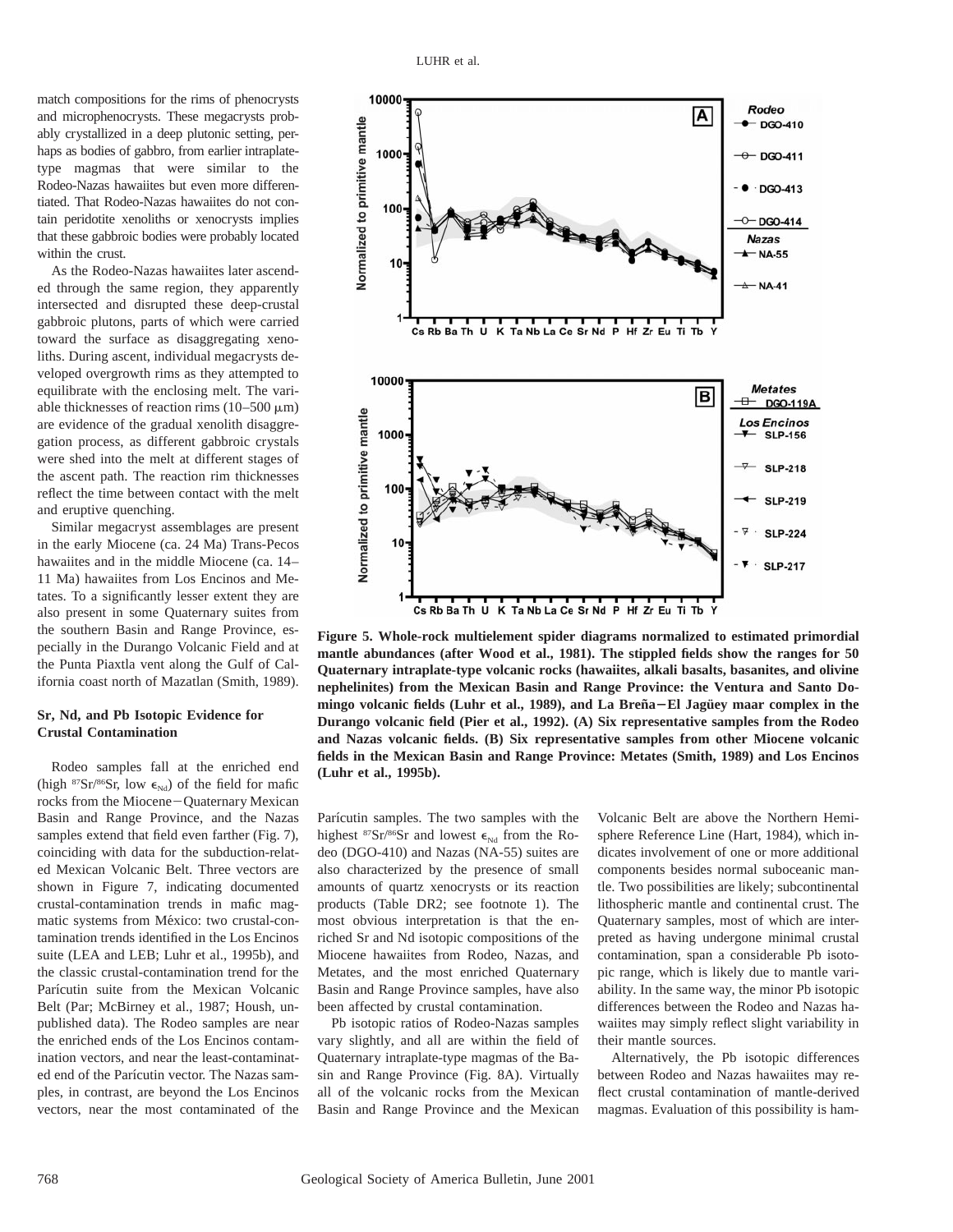TABLE 4. TRACE ELEMENT DATA FOR LEACHED POWDERS BY ICP-MS

|                    | Rb   | Cs    | La   | Сe   |
|--------------------|------|-------|------|------|
| <b>DGO-411</b>     |      |       |      |      |
| XRF/INA*           | 10.0 | 109.9 | 42.2 | 79.7 |
| DW <sup>+</sup>    | 10.1 | 109.9 | 41.9 | 74.4 |
| AAS                | 8.4  | 107.6 | 42.3 | 75.0 |
| $HCI$ <sup>#</sup> | 7.6  | 72.4  | 25.5 | 44.8 |
| <b>DGO-414</b>     |      |       |      |      |
| XRF/INA*           | 34.0 | 26.3  | 36.8 | 71.6 |
| DW <sup>+</sup>    | 31.6 | 27.4  | 37.8 | 68.6 |
| AAS                | 24.7 | 27.3  | 38.5 | 69.6 |
| HCI#               | 23.1 | 23.7  | 28.6 | 52.2 |
| COL-99A            |      |       |      |      |
| DW <sup>+</sup>    | 18.6 | 0.69  | 11.3 | 23.3 |
| AAS                | 18.6 | 0.97  | 11.7 | 24.0 |
| HCI#               | 18.2 | 0.68  | 9.9  | 20.0 |

Note: ICP-MS (inductively coupled plasma-mass spectroscopy) analyses were performed at Washington State University. All measurements are in ppm. Estimated  $1\sigma$  precisions based on 55 analyses of sample BCR-P correspond to the following percentages of the amounts present: Rb (1.4), Cs (3.1), La (1.9), and Ce (1.2). Leaching experiments on Rodeo hawaiites DGO-411 and DGO-414 were conducted on the same powders used for XRF (X-ray fluorescence) and INA (instrumental neutron activation) analyses (see Table 2). An andesitic lava erupted in 1999 from Volcán Colima, México (COL-99A), was used as a control against the influence of alteration.

\*XRF/INA repeats the values listed in Table 2 for comparison.

† DW designates control leaching experiments using 3 g of powder in distilled water for 1 h. The solution and residue were rinsed into filter paper using distilled water, followed by a final acetone rinse. The dried powder was analyzed by ICP-MS.

§ AA designates 24 h leaching experiments using 3 g of powder in 50 ml of 1N ammonium acetate, with a mild sonication for 15 min near the middle of the experiment. The solution and residue were rinsed into filter paper using distilled water, followed by a final acetone rinse. The dried powder was analyzed by ICP-MS.

# HCl designates 3 h leaching experiments using 3 g of powder in 50 ml of 0.1N HCl, with a mild sonication for 15 min near the middle of the experiment. The solution and residue were rinsed into filter paper using distilled water, followed by a final acetone rinse. The dried powder was analyzed by ICP-MS.

**arrows.** pered by the lack of data on local crustal rocks. Pb isotopic ratios of granulite and granite xenoliths and outcrops in northern México range from higher to much lower than those of Rodeo-Nazas samples (Fig. 8B). Contamination by crust with relatively radiogenic Pb, as depicted in model A (Fig. 8B) and inferred for the contamination trends of both Los Encinos and Parı´cutin (Fig. 8A), would indicate that the Rodeo samples are more contaminated than are Nazas samples, in contradiction to the Sr and Nd data. Contamination by crust with relatively unradiogenic Pb, as depicted in models B and C (Fig. 8B), would indicate that Rodeo samples are less contaminated, consistent with the Sr and Nd data.

Distinction between these two possibilities could help in evaluating the existence of the postulated Mojave-Sonora megashear or other major tectonic boundaries in México (Fig. 1;



**Figure 6. Whole-rock abundances of Cs vs. Th (A) and Rb (B) in Miocene volcanic rocks from the Mexican Basin and Range Province. The stippled field at 0–2 ppm Cs includes 50 Quaternary volcanic rocks from the Mexican Basin and Range Province (data sources as in Fig. 5). Crustal contamination trends for Rodeo and Los Encinos are indicated by**

Anderson and Schmidt, 1983). The major area of crust with unradiogenic Pb is in Trans-Pecos Texas and Chihuahua, which underwent ca. 1.1 Ga (Grenville age) granulite facies metamorphism and concomitant U and Th depletion (Cameron et al., 1992; James and Henry, 1993). This Grenvillian crust is on the opposite, northeastern side of the Mojave-Sonora megashear (Fig. 1; Anderson and Schmidt, 1983) from Rodeo and Nazas. If the megashear truncated a southern continuation of North America, then the Precambrian belts of the southwestern United States should continue to the southwest but displaced southeastward by possibly 800 km (Anderson and Schmidt, 1983). Grenville-age crust similar to that of Texas and Chihuahua could underlie the Rodeo-Nazas area. Alternatively, if the

megashear approximately coincides with an original southwestern edge of the North American continent (Stewart, 1988), the crust in Durango could be markedly different.

In contrast, Pb isotopic compositions of crustal rocks in Chihuahua and Sonora indicate a major west-northwest-trending tectonic boundary  $\sim$  200 km north of Rodeo and Nazas, south of and slightly oblique to the Mojave Sonora megashear (Fig. 1; Housh and McDowell, 1999). North of this boundary many crustal rocks attain the unradiogenic Pb isotopic values that characterize Grenvillian and earlier crustal domains. South of the boundary, toward Rodeo and Nazas, unradiogenic Pb isotopic compositions are unusual. Data are sparse in this region, however, and Mesozoic intrusive rocks near Guanajuato,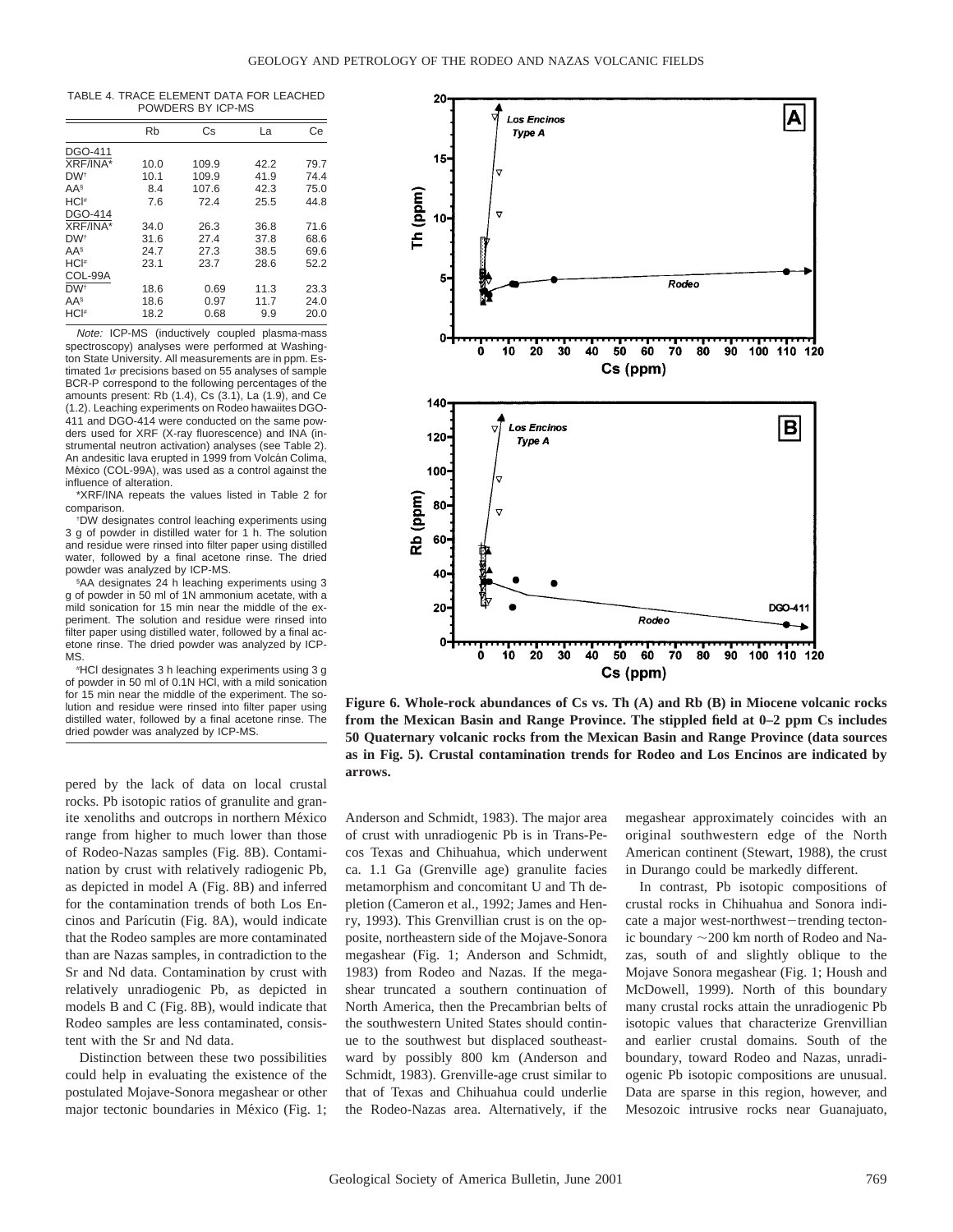

Figure 7.  ${}^{87}Sr/{}^{86}Sr$  vs.  $\epsilon_{Nd}$  showing initial **values for the Miocene hawaiite suites of Rodeo and Nazas (Table 3), Metates (Aranda-Go´mez et al., 1997), and Los Encinos (Luhr et al., 1995b). The field for the Quaternary Basin and Range Province (BRP) includes data for Ventura and Santo Domingo (Pier et al., 1989), La Bren˜a (Pier et al., 1992), San Quintı´n (Luhr et al., 1995a),** and Mesa Cacaxta (Aranda-Gómez et al., **1997). The field for the Mexican Volcanic Belt includes data from Colima, Tequila, Ceboruco, and San Juan (Verma and Luhr, 1993; Wallace and Carmichael, 1994; Luhr,** 1997, 2000), Sangangüey and Tepetiltic **(Verma and Nelson, 1989), Jorullo, Cerro** La Pilita, and other vents from Michoacán-Guanajuato (Luhr, 1997), and Parícutin **(Housh, unpublished data). Vectors for crustal contamination are shown for Los Encinos type A (LEA), Los Encinos type B (LEB), and Parı´cutin (PAR). Nazas samples appear to have undergone more crustal contamination than Rodeo samples. Estimates for the Sr and Nd isotopic compositions of the Mexican crust extend to higher**  $87\,\text{Sr}}/86\,\text{Sr}$  and lower  $\epsilon_{\text{Nd}}$  beyond the lower **right corner of this plot, based on data for granulite xenoliths (Cameron et al., 1992; Ruiz et al., 1988; Roberts and Ruiz, 1989; Pier et al., 1992; Pier and Podosek, unpublished data) as well as granitic xenoliths and outcrops (McBirney et al., 1987; reanalyzed by Housh, unpublished data).**

which are  $\sim$  550 km southeast of Rodeo and Nazas, are unradiogenic (Mango et al., 1991).

## **Cs Enrichments in Miocene Volcanic Rocks and the Process of Crustal Contamination**

Cs is a large, fluid-mobile alkali cation, the geochemical behavior of which is similar to that of K and Rb. Taylor and McLennan (1985) and Ben Othman et al. (1989) gave



**Figure 8. 206Pb/204Pb vs. 207Pb/204Pb. (A) Initial values for the Miocene hawaiites of Rodeo and Nazas (Table 3), Metates, and Los Encinos, along with the field for Quaternary volcanic rocks from the Basin and Range Province (BRP) (data sources as in Fig. 7; Pier, 1989). Field for Mexican Volcanic Belt includes data for Colima, Ceboruco, San Juan,** Mascota, Jorullo, Cerro La Pilita, El Chichón (Heatherington, 1988; Verma and Luhr, **1993; Luhr, 1997, 2000), and Parı´cutin (Par) (Housh, unpublished data). Crustal contamination vectors as in Figure 7. If crust beneath Rodeo and Nazas is like that beneath Los** Encinos or Parícutin, vectors suggest that Rodeo samples have undergone more contam**ination than Nazas samples, the opposite of Sr-Nd data. NHRL is Northern Hemisphere Reference Line. (B) Small rectangle shows plot A. Field for granulites and granites includes granulite data from Cameron et al. (1992), Pier et al. (1992), and Pier and Podosek (unpublished data), along with granite data from Mango et al. (1991) and Housh (unpublished data). Lines to A, B, and C are possible mixing models between Rodeo-Nazas hawaiites and various crustal end members (stars); plus signs mark 10 wt% increments. Model A illustrates contamination of Nazas sample SL-29 with radiogenic crustal lead, represented by felsic granulite DGO-300E (5.0 ppm Pb) from the Durango volcanic field (Pier et al., 1992). Model B shows contamination of Rodeo sample DGO-410 with unradiogenic crustal lead at the lower limit of 206Pb/204Pb, represented by orthogneiss GNX20 (15.3 ppm Pb) from La Olivina (Cameron et al., 1992). Model C depicts contamination of the same Rodeo sample DGO-410 with unradiogenic lead at the lower limit of 207Pb/204Pb, represented by Mesozoic intrusive rock M/Gto3–89 (assumed to have 10 ppm Pb) from near the Rayas Mine in Guanajuato (Mango et al., 1991).**

typical Cs abundances in important solar system and Earth reservoirs: CI chondritic meteorites, 279 ppb; primitive mantle, 18 ppb; oceanic crust, 30 ppb; ocean water, 0.3 ppb; river water, 0.02 ppb; suspended sediment in rivers, 6–21 ppm; pelagic clay, shale, graywacke, and argillite, 5–18 ppm; upper continental crust, 3.7 ppm; lower continental crust, 0.1 ppm; high-grade schists and gneisses, 2– 125 ppm. It is clear from these estimates that rocks of Earth's continental crust hold 50–100 times as much Cs as those in Earth's mantle.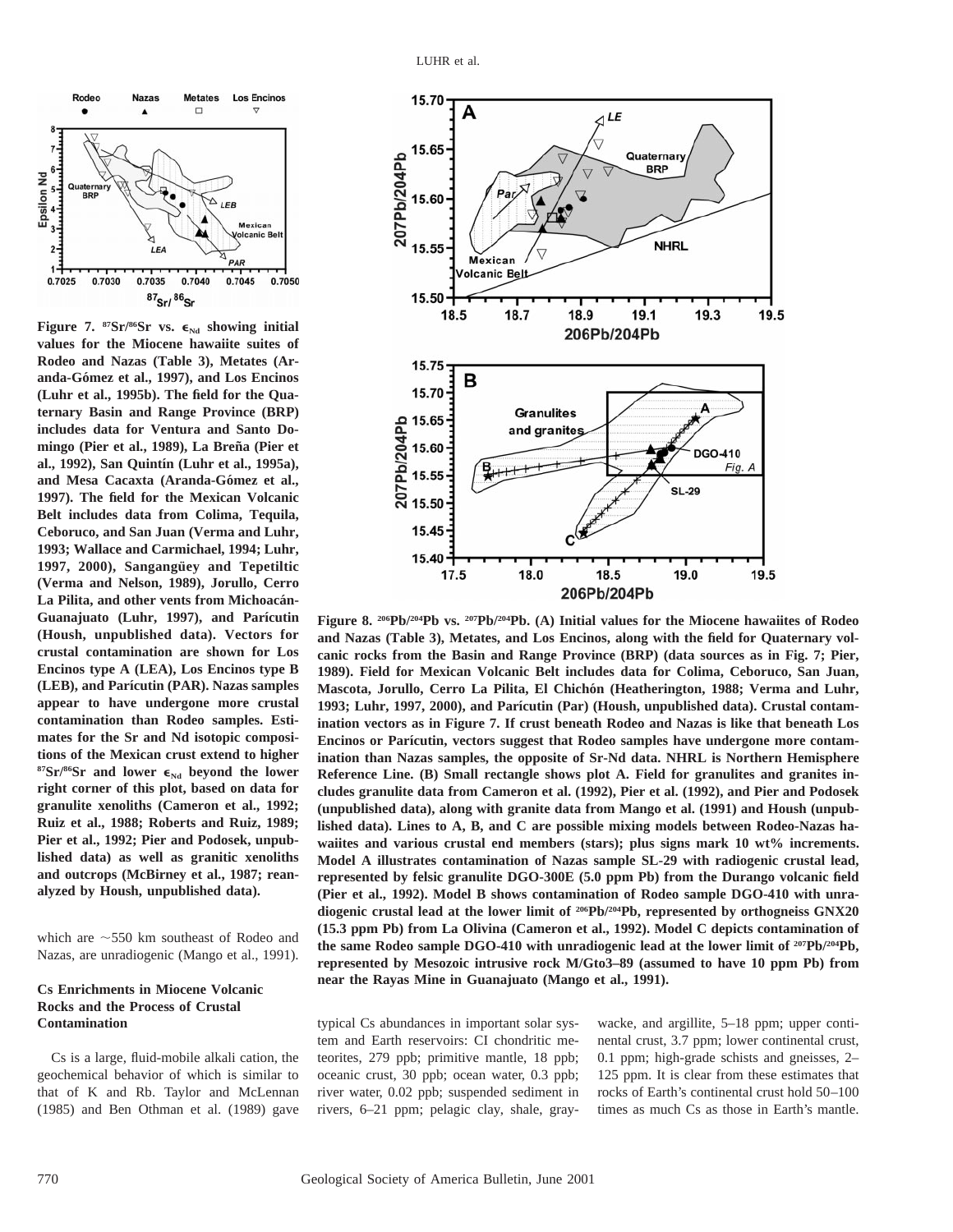Accordingly, there is good reason to believe that Cs might be an excellent element to use to track crustal contamination of mantle-derived magmas (Hart and Reid, 1991). At the extreme end of this process are S-type granites and their volcanic equivalents, where enrichments of Cs result from partial melting of sedimentary crustal rocks. For example, the peraluminous Macusani rhyolites of Peru have Cs values that reach 566 ppm (Noble et al., 1984; Pichavant et al., 1988).

As discussed by Hart and Reid (1991), oceanic volcanic rocks have Rb/Cs values close to 85. Most Quaternary volcanic rocks from the Mexican Basin and Range Province have similarly high values (75  $\pm$  20, 1 $\sigma$ ; n = 59). Significantly lower values of Rb/Cs are found for the hawaiites from Rodeo (0.1–27.1), Nazas (14–41.7), and Los Encinos (8.5–94.7), supporting the interpretation that many of these Miocene hawaiites have interacted with continental crust, preferentially incorporating Cs relative to Rb and lowering their Rb/Cs values. Mineral-melt and mineral-fluid partitioning studies of Cs and Rb have shown that alkali feldspar and micas have to a 50-fold preference for Rb over Cs (Higuchi and Nagasawa, 1969; Volfinger, 1976; Villemant et al., 1981; Drexler et al., 1983; Mahood and Hildreth, 1983; Nash and Crecraft, 1985; Hart and Reid, 1991). As typical feldspathic schists move up metamorphic grade, Cs is progressively released through devolatization reactions (Bebout et al., 1999), so that by granulite grade, Cs concentrations are reduced to values of 1 ppm or less and Rb/Cs values are substantially elevated (Heier, 1973; Rudnick and Presper, 1990; Hart and Reid, 1991). These data indicate that fluids released during highgrade metamorphism can have correspondingly high Cs/Rb values. Thus, the process by which the Miocene hawaiites from the southern Basin and Range Province obtained their reduced Rb/Cs values may be complementary to the process of Rb/Cs elevation during highgrade metamorphic devolatization.

Important observations that cannot currently be reconciled with this interpretation are the following. (1) Rodeo sample DGO-411, which is richest in Cs, is also richest in Nb, Ta, Ba, La, Lu, Th, and U, and poorest in K and Rb. The enrichments of these incompatible elements are likely related to mineral-melt partitioning at low degrees of melting, but no known mineral-melt or mineral-fluid process can elevate Cs while it depletes Rb. (2) Many of the Rodeo samples are enriched in Cs and the Nazas samples are not, yet the Nazas samples have higher  $87Sr/86Sr$  and lower  $\epsilon_{Nd}$  than the Rodeo samples. (3) Trends among Cs, Rb,

and Th are very different for Rodeo-Nazas hawaiites compared to those from Los Encinos, yet both presumably resulted from crustal contamination.

# **Magma Evolution in Relation to the Evolving Tectonic Setting**

The following discussion attempts to relate the pattern of intraplate magmatism in the southern Basin and Range Province to the evolving tectonic and thermal state of the lithosphere. A transition from east-northeast compression to east-northeast extension probably occurred ca. 32 Ma in the southern Basin and Range Province of México and Texas (Henry et al., 1991; Henry and Aranda-Gomez, 1992), consistent with the 32.3–30.6 Ma initiation of extension around Rodeo and Nazas. Extension began at about the same time as the main Oligocene flareup of Sierra Madre Occidental ignimbrite volcanism (28–32 Ma; McDowell and Keizer, 1977; Swanson et al., 1978; McDowell and Clabaugh, 1979). Intraplate-type, mafic alkalic magmas, characterized by enrichments of Ti, Nb, and Ta, may have begun to ascend beneath this region as extension started. However, heating of the lithosphere during the ignimbrite flare-up would have lowered the density of the crust and upper mantle and raised the brittle-ductile transition. Deeply penetrating brittle structures that would transport magma quickly to the surface probably would not have formed at this time, so magmas instead ascended slowly, losing heat as they crystallized as differentiated gabbroic plutons in the lower crust. Intraplate-type magmas first erupted ca. 29 Ma in Trans-Pecos Texas, where ignimbritic volcanism was far less intense than in the Sierra Madre Occidental. Further lithospheric cooling and descent of the brittle-ductile transition may have allowed subsequent hawaiite magmas (ca. 24 Ma; Texas, Rodeo-Nazas; ca. 14–11 Ma; Los Encinos and Metates) to rise more efficiently toward the surface, and in doing so they disrupted the earlier plutons to form their entrained megacrysts. The differentiated, crustally contaminated nature of these 24–11 Ma hawaiites indicates that they still underwent considerable heat loss, crystallization, and crustal interaction during ascent. The evolved, plutonic megacrysts present within these early extensional hawaiites throughout the Mexican and Texas Basin and Range Province may reveal the fate of the earliest generated (ca. 30–26 Ma?), but never-erupted intraplate magmas.

Pliocene-Quaternary volcanic fields are dominated by related, but more primitive intraplate-type magmas, many of which carried large, deep-crustal and upper mantle xenoliths. These younger magmas appear to have ascended rapidly and undergone little differentiation and crustal contamination. We suggest that this change is a consequence of further lithospheric cooling and descent of the brittleductile transition to greater depths long after the ignimbrite flare-up. Brittle structures were able to penetrate to greater depths, which, coupled with the evolving extensional stress field, allowed extremely efficient magmatic ascent.

# **Miocene Hawaiites as Probes of Their Mantle Source Regions**

One of the goals of our studies in the southern Basin and Range Province is to understand geodynamic processes in the underlying mantle that accompanied and perhaps controlled rift development. For the United States portion of the Basin and Range Province, earlier workers used temporal changes in elemental abundances and Sr and Nd isotopic compositions of mafic volcanic rocks to infer that magma source regions shifted over time, from shallow lithospheric mantle to deeper convecting asthenospheric mantle (Perry et al., 1987, 1988; Fitton et al., 1991; Daley and DePaolo, 1992; Bradshaw et al., 1993). In order to draw such conclusions, it is essential to demonstrate that the geochemistry of the volcanic rocks faithfully records conditions in the mantle source region, i.e., that they truly act as probes of the mantle. The early Miocene Rodeo-Nazas hawaiites have trace element characteristics (e.g., similar concentrations to ocean-island basalts, with peaks at Nb and Ta on spidergrams; Fig. 5) that are generally attributed to asthenospheric mantle sources. In contrast, magmas derived from the asthenosphere were interpreted to only appear during the past 5–10 m.y. in the United States portion of the Basin and Range Province (Perry et al., 1987; Fitton et al., 1991; Bradshaw et al., 1993). However, the early Miocene (Rodeo-Nazas) and middle Miocene (Los Encinos and Metates) hawaiites from the southern Basin and Range Province mostly have the enriched Sr and Nd isotopic compositions that are assumed to indicate involvement of shallower lithospheric mantle source regions. For example, Perry et al. (1987) correlated  $\epsilon_{Nd}$  values of  $+7$  and  $+8$  to the asthenosphere and values of 0 to  $+2$  to the lithosphere. They interpreted alkali basalts with intermediate values  $(+3.3)$ to  $+6.6$ , similar to those from Rodeo-Nazas) to have been derived by partial melting from the asthenosphere-lithosphere boundary. However, the differentiated nature of the southern Basin and Range Province hawaiites, plus strong geochemical evidence of crustal contamination in the form of elevated concentra-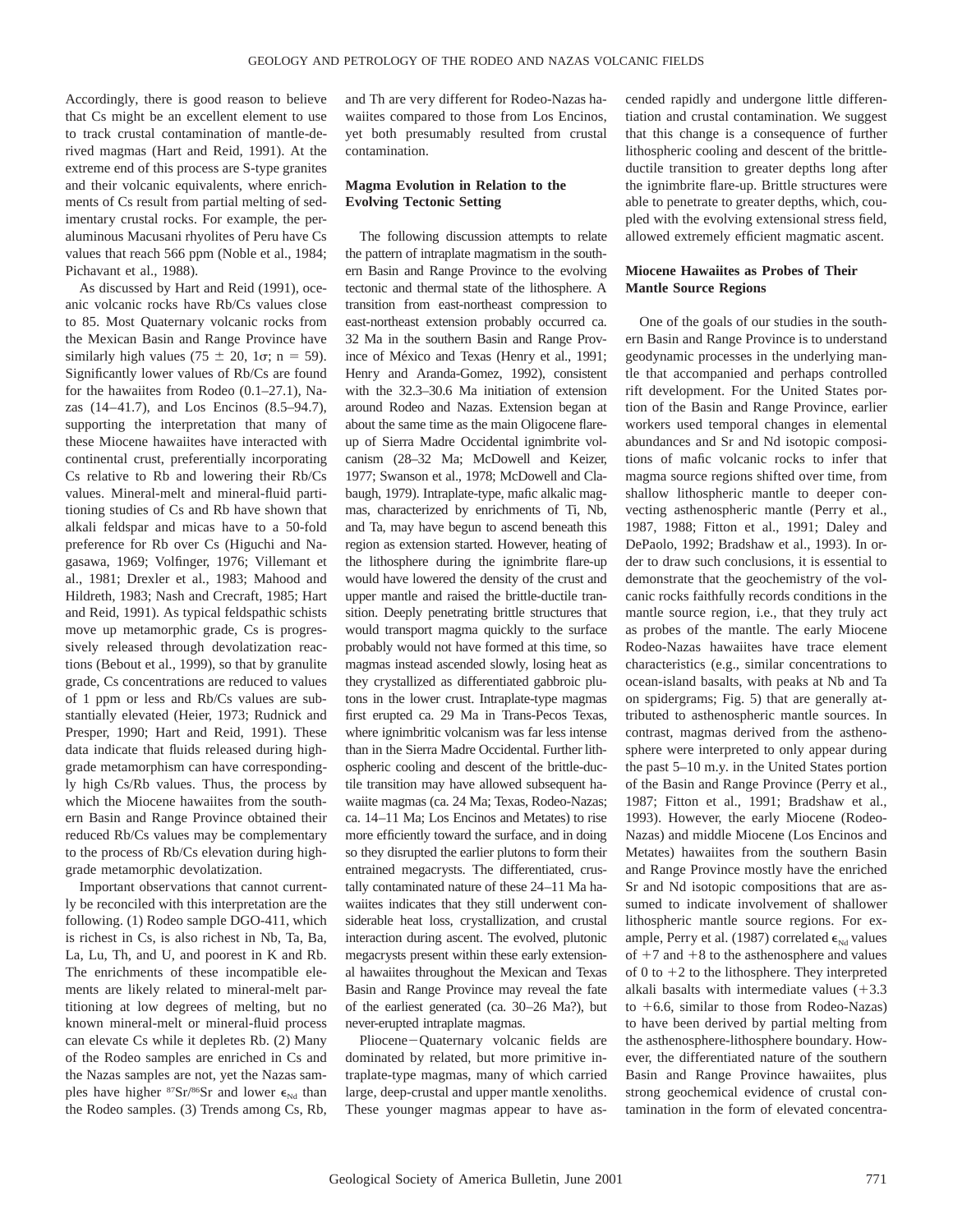tions of Cs and reduced Rb/Cs values, should caution against this simple interpretation. We consider it more likely that the enriched Sr and Nd isotopic signatures of these Miocene hawaiites also reflect crustal contamination. Thus, differentiation and contamination during ascent through the crust appear to have obscured many of the geochemical signatures of the mantle source regions for these early extensional magmas, severely compromising their use as probes of the mantle. Similar cautions about cryptic crustal contamination of mafic magmas have been raised before (Doe et al., 1969; Glazner and Farmer, 1992; Baldridge et al., 1996). In the middle Miocene Los Encinos suite (Luhr et al., 1995b), a complete spectrum of hawaiites is present, from apparently uncontaminated types to others affected by two different forms of crustal contamination. The uncontaminated Miocene hawaiites from Los Encinos do not show lithospheric signatures in Sr and Nd isotopic ratios. Rather, they have lower  ${}^{87}Sr/{}^{86}Sr$  and higher  $\epsilon_{Nd}$  than any of the Quaternary intraplate-type rocks (Fig. 7). We conclude that no evidence exists for a temporal shift from lithospheric to asthenospheric mantle sources during evolution of the Mexican Basin and Range Province.

#### **ACKNOWLEDGMENTS**

Our investigation built on earlier studies by Gerardo Aguirre-Díaz and Fred McDowell, who generously shared specimens and data. The original manuscript was improved by the critical review comments of Ken Cameron, Wendy Bohrson, Lang Farmer, and Allen Glazner, who have our thanks. This work was supported by Consejo Nacional de Ciencia y Tecnología (CONACYT, México) grant 3657P-T9608 to Aranda-Gómez and by the Sprague Endowment of the Smithsonian Institution.

#### **REFERENCES CITED**

- Aguirre-Díaz, G.J., and McDowell, F.W., 1991, The volcanic section at Nazas, Durango, México, and the possibility of widespread Eocene volcanism within the Sierra Madre Occidental: Journal of Geophysical Research, v. 96, no. B8, p. 13373–13388.
- Aguirre-Díaz, G.J., and McDowell, F.W., 1993, Nature and timing of faulting and synextensional magmatism in the southern Basin and Range, central-eastern Durango, México: Geological Society of America Bulletin, v. 105, p. 1435–1444.
- Anderson, T.H., and Schmidt, V.A., 1983, The evolution of middle America and the Gulf of Mexico-Caribbean Sea region during Mesozoic time: Geological Society of America Bulletin, v. 94, p. 941–966.
- Angelier, J., 1979, Determination of the mean principal stress for a given fault population: Tectonophysics, v. 56, p. 17–26.
- Aranda-Gómez, J.J., and Henry, C.D., 1992, Fallamiento cuarternario cerca de la ciudad de Durango, naturaleza del período de deformación más joven relacionado a extensión multiepisódica en el noroeste de México: Geos, v. 12, p. 53–54.
- Aranda-Gómez, J.J., Henry, C.D., Luhr, J.F., and McDowell, F.W., 1997, Cenozoic volcanism and tectonics in NW México-A transect across the Sierra Madre Oc-
- Geología, México, D.F., Excursión 11, p. 41-84. Baldridge, W.S., Sharp, Z.D., and Reid, K.D., 1996, Quartzbearing basalts: Oxygen isotopic evidence for crustal contamination of continental mafic rocks: Geochimica et Cosmochimica Acta, v. 60, p. 4765–4772.
- Bartolini, C., Damon, P.E., Shafiqullah, M., and Morales M., 1995, Geochronologic contributions to the Tertiary sedimentary-volcanic sequences (''Baucarit Formation") in Sonora, México: Geofísica Internacional, v. 34, p. 67–77.
- Bebout, G.E., Ryan, J.G., Leeman, W.P., and Bebout, A.E., 1999, Fractionation of trace elements by subductionzone metamorphism—Effect of convergent margin thermal evolution: Earth and Planetary Science Letters, v. 171, p. 63–81.
- Ben Othman, D., White, W.M., and Patchett, J., 1989, The geochemistry of marine sediments, island arc magma genesis, and crust-mantle recycling: Earth and Planetary Science Letters, v. 94, p. 1–21.
- Berger, G., Schott, J., and Guy, C., 1988, Behavior of Li, Rb, and Cs during basalt glass and olivine dissolution and chlorite, smectite, and zeolite precipitation from seawater: Experimental investigations and modelization between 50 degrees and 300 degrees C: Chemical Geology, v. 71, p. 297–312.
- Bonneau, M., 1970, Una nueva area Cretacica fosilifera en el estado de Sinaloa: Boletín de la Sociedad Geológica Mexicana, v. 32, p. 159–167.
- Bradshaw, T.K., Hawkesworth, C.J., and Gallagher, K., 1993, Basaltic volcanism in the southern Basin and Range: No role for a mantle plume: Earth and Planetary Science Letters, v. 116, p. 45–62.
- Cameron, K.L., Robinson, J.V., Niemeyer, S., Nimz, G.J., Kuentz, D.C., Harmon, R.S., Bohlen, S.R., and Collerson, K.D., 1992, Contrasting styles of pre-Cenozoic and mid-Tertiary crustal evolution in northern México: Evidence from deep crustal xenoliths from La Olivina: Journal of Geophysical Research, v. 97, p. 17353–17376.
- Daley, E.E., and DePaolo, D.J., 1992, Isotopic evidence for lithospheric thinning during extension: Southeastern Great Basin: Geology, v. 20, p. 104–108.
- Deino, A., and Potts, R., 1990, Single-crystal 40Ar/39Ar dating of the Olorgesailie Formation, southern Kenya Rift: Journal of Geophysical Research, v. 95, p. 8453–8470.
- Doe, B.R., Lipman, P.W., and Hedge, C.E., 1969, Primitive and contaminated basalts from the southern Rocky Mountains, U.S.A.: Contributions to Mineralogy and Petrology, v. 21, p. 142–156.
- Drexler, J.W., Bornhorst, T.J., and Noble, D.C., 1983, Trace-element sanidine/glass distribution coefficients for peralkaline silicic rocks and their implications to peralkaline petrogenesis: Lithos, v. 16, p. 265–271.
- Enciso-De La Vega, S., 1963, Hoja Nazas, Resumen de las geologia de la Hoja Nazas, estado de Durango, Carta Geologico México, Hoja Nazas, 13-k(6): Universidad Nacional Autónoma de México, Instituto de Geología, México, D.F., scale 1:100 000.
- Fitton, J.G., James, D., and Leeman, W.P., 1991, Basic magmatism associated with late Cenozoic extension in the western United States: Compositional variations in space and time: Journal of Geophysical Research, v. 96, p. 13693–13711.
- Gans, P.B., 1997, Large-magnitude Oligo-Miocene extension in southern Sonora: Implications for the tectonic evolution of northwest México: Tectonics, v. 16, p. 388–408.
- Glazner, A.F., and Farmer, G.L., 1992, Production of isotopic variability in continental basalts by cryptic crustal contamination: Science, v. 255, p. 72–74.
- Hart, S.R., 1969, K, Rb, Cs contents and K/Rb, K/Cs ratios of fresh and altered submarine basalts: Earth and Planetary Science Letters, v. 6, p. 295–303.
- Hart, S.R., 1984, A large-scale isotope anomaly in the

Southern Hemisphere mantle: Nature, v. 309, p. 753–757.

- Hart, S.R., and Reid, M.R., 1991, Rb/Cs fractionation: A link between granulite metamorphism and the S-process: Geochimica et Cosmochimica Acta, v. 55, p. 2379–2383.
- Heatherington, A.L., 1988, Isotopic systematics of volcanics from south-central Rio Grande Rift and the western Mexican Volcanic Belt: Implications for magmatic and tectonic evolution of Cenozoic extensional regimes in western North America [Ph.D. dissert.]: St. Louis, Missouri, Washington University, 207 p.
- Heier, K.S., 1973, Geochemistry of granulite facies rocks and problems of their origin: Royal Society of London Philosophical Transactions, ser. A, v. 273, p. 429–442.
- Henry, C.D., and Aranda-Gómez, J.J., 1992, The real southern Basin and Range: Mid- to late Cenozoic extension in México: Geology, v. 20, p. 701-704.
- Henry, C.D., and Aranda-Gómez, J.J., 2000, Plate interactions control middle-late Miocene, proto-Gulf and Basin and Range extension in the southern Basin and Range: Tectonophysics, v. 318, p. 1–26.
- Henry, C.D., and Fredrikson, G., 1987, Geology of southern Sinaloa adjacent to the Gulf of California: Geological Society of America Map and Chart Series MCH063, 14 p., scale 1:250 000.
- Henry, C.D., and Price, J.G., 1986, Early Basin and Range development in Trans-Pecos Texas and adjacent Chihuahua: Magmatism and orientation, and timing and style of extension: Journal of Geophysical Research, v. 91, p. 6213–6224.
- Henry, C.D., Price, J.G., and James, E.W., 1991, Mid-Cenozoic stress evolution and magmatism in the southern Cordillera, Texas and México: Transition from continental arc to intraplate extension: Journal of Geophysical Research, v. 96, p. 13545–13560.
- Higuchi, H., and Nagasawa, H., 1969, Partition of trace elements between rock-forming minerals and the host volcanic rocks: Earth and Planetary Science Letters, v. 7, p. 281–287.
- Housh, T., and McDowell, F.W., 1999, Delineation of basement provinces in northwestern México through isotopic studies of Late Cretaceous to mid-Tertiary igneous rocks: Eos (Transactions, American Geophysical Union), v. 80, p. F987.
- Instituto Nacional de Estadistica Geografia e Informatica, 1988, Santiago Papasquiaro: Mexico City, Carta Geologica G13–8, scale 1:250 000.
- James, E.W., and Henry, C.D., 1991, Compositional changes in Trans-Pecos Texas magmatism coincident with Cenozoic stress realignment: Journal of Geophysical Research, v. 96, p. 13561–13575.
- James, E.W., and Henry, C.D., 1993, Southeastern extent of the North American craton in Texas and northern Chihuahua as revealed by Pb isotopes: Geological Society of America Bulletin, v. 105, p. 116–126.
- Jochum, K.P., and Verma, S.P., 1996, Extreme enrichment of Sb, Tl, and other trace elements in altered MORB: Chemical Geology, v. 130, p. 289–299.
- Kerr, D.R., and Kidwell, S.M., 1991, Late Cenozoic sedimentation and tectonics, western Salton Trough, California, *in* Walawender, M.J., and Hanan, B.J., eds., Geological excursions in southern California and México, Guidebook, Geological Society of America Annual Meeting: San Diego, California, Department of Geological Sciences, San Diego State University, p. 397–416.
- Korotev, R.L., 1996, A self-consistent compilation of elemental concentration data for 93 geochemical reference samples: Geostandards Newsletter, v. 20, p. 217–245.
- Le Bas, M.J., Le Maitre, R.W., Streckeisen, A., and Zanettin, B., 1986, A chemical classification of volcanic rocks based on the total alkali-silica diagram: Journal of Petrology, v. 27, p. 745–750.
- Lindstrom, D.J., and Korotev R.L., 1982, TEABAGS: Computer programs for instrumental neutron activation analysis: Journal of Radioanalytical Chemistry, v. 70, p. 439–458.
- Luhr, J.F., 1997, Extensional tectonics and diverse primitive volcanic rocks in the western Mexican Volcanic Belt: Canadian Mineralogist, v. 35, p. 473–500.